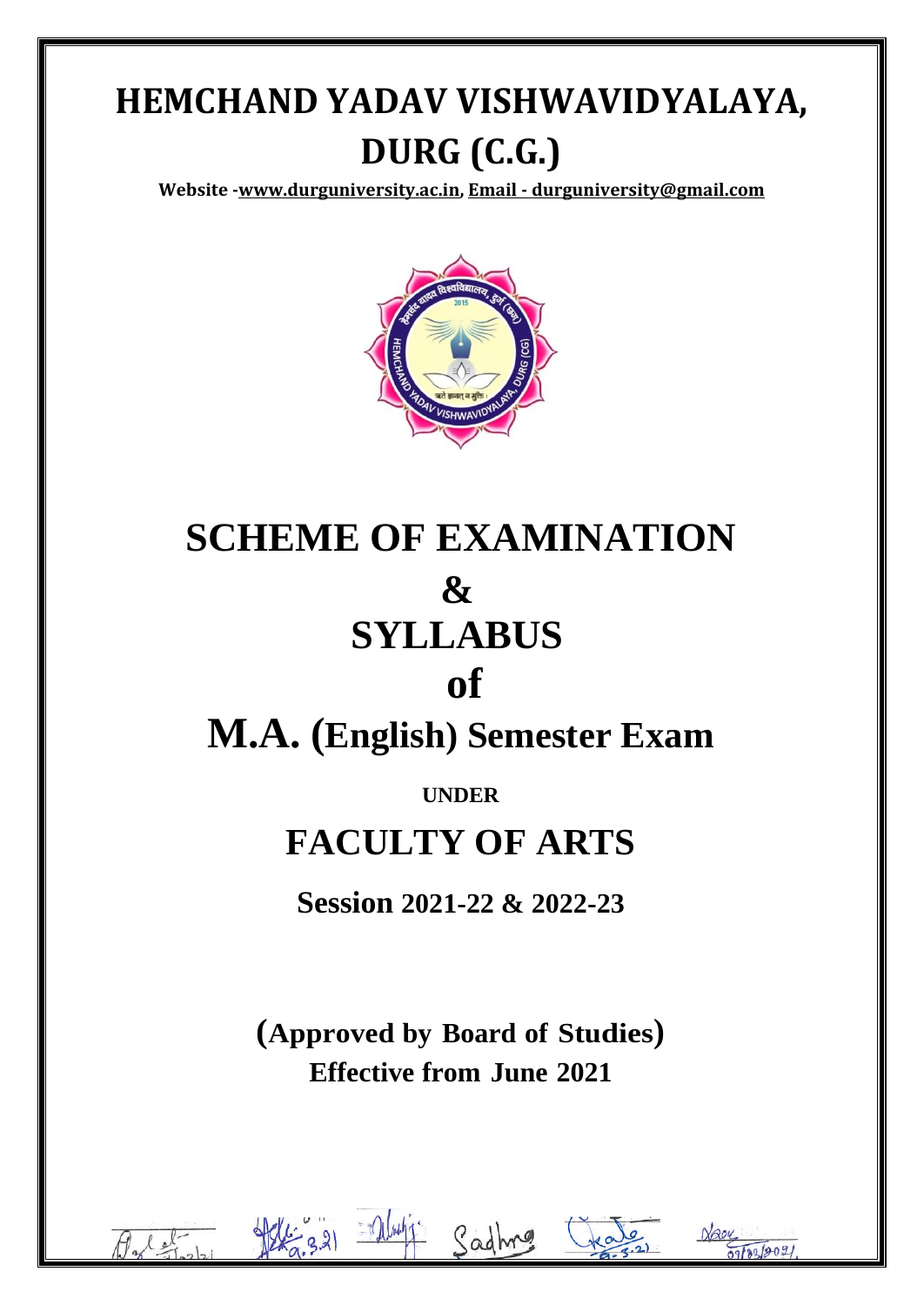**Syllabus for M.A. English (Semester System)** 

| Semester – I $(2019-20)$ |                                 |
|--------------------------|---------------------------------|
| Paper-I                  | : Poetry-I                      |
| Paper-II                 | : Drama-I                       |
| Paper-III                | : Prose-I                       |
| Paper-IV                 | : Fiction-I                     |
| Paper-V                  | : History of English Literature |

| <u>Semester – II (2019-20)</u> |                    |
|--------------------------------|--------------------|
| Paper-I                        | : Poetry-II        |
| Paper-II                       | : Drama-II         |
| Paper-III                      | : Prose-II         |
| Paper-IV                       | : Fiction-II       |
| Paper-V                        | : Modernist Poetry |

|--|

| Paper-I   | : Critical Theory-I                    |
|-----------|----------------------------------------|
| Paper-II  | : Indian Writing in English-I          |
| Paper-III | : American Literature-I                |
| Paper-IV  | : Colonial and Post-Colonial Studies-I |
| Paper-V   | : Linguistics-I                        |

**Semester – IV (2020-21)**

| <b>Paper-I</b> | : Critical Theory-II                    |
|----------------|-----------------------------------------|
| Paper-II       | : Indian Writing in English-II          |
| Paper-III      | : American Literature-II                |
| Paper-IV       | : Colonial and Post-Colonial Studies-II |
| Paper-V        | $:$ Linguistics-II                      |

**The Syllabus for M.A. English (Semester System) is hereby approved by the members of the Board of Studies.**









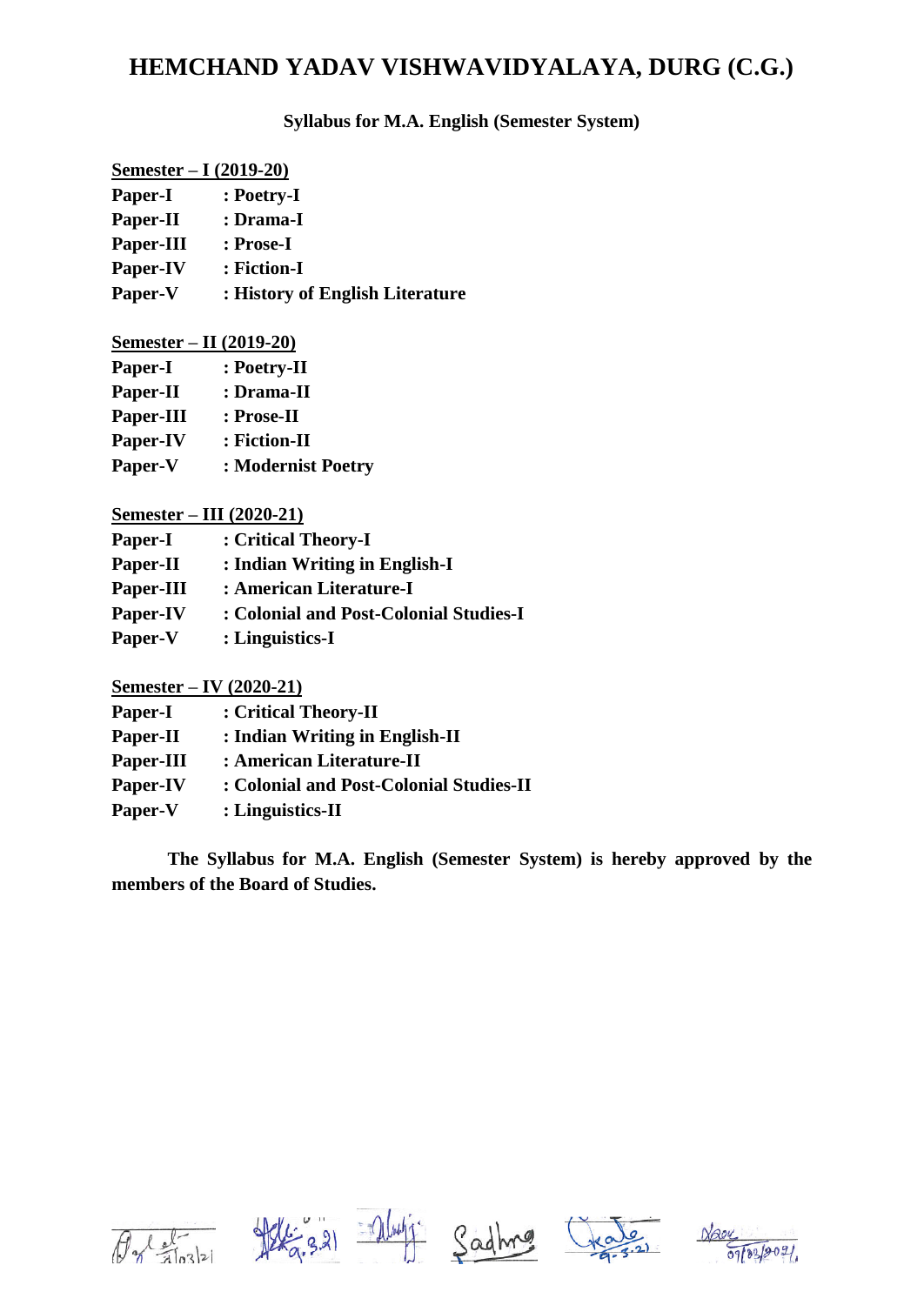# **Syllabus and Marking Scheme for First/Second/Third/Fourth Semester Session 2021-22 & 2022-2023**

| Paper No. | <b>Title of the Paper</b> | <b>Marks Allotted in</b><br><b>Theory</b> |      | <b>Marks Allotted in</b><br><b>Internal Assessment</b> |      |
|-----------|---------------------------|-------------------------------------------|------|--------------------------------------------------------|------|
|           |                           | Max.                                      | Min. | Max.                                                   | Min. |
|           | POETRY-I                  | 80                                        | 16   | 20                                                     | 04   |
| Н         | <b>DRAMA-I</b>            | 80                                        | 16   | 20                                                     | 04   |
| Ш         | <b>PROSE-I</b>            | 80                                        | 16   | 20                                                     | 04   |
| IV        | <b>FICTION-I</b>          | 80                                        | 16   | 20                                                     | 04   |
|           | <b>HISTORY OF ENGLISH</b> | 80                                        | 16   | 20                                                     | 04   |
|           | <b>LITERATURE</b>         |                                           |      |                                                        |      |
|           | Total                     | 400                                       |      | 100                                                    |      |

| Paper No. | <b>Title of the Paper</b> | <b>Marks Allotted in</b> |      | <b>Marks Allotted in</b>   |      |
|-----------|---------------------------|--------------------------|------|----------------------------|------|
|           |                           | <b>Theory</b>            |      | <b>Internal Assessment</b> |      |
|           |                           | Max.                     | Min. | Max.                       | Min. |
|           | POETRY-II                 | 80                       | 16   | 20                         | 04   |
| Н         | <b>DRAMA-II</b>           | 80                       | 16   | 20                         | 04   |
| III       | <b>PROSE-II</b>           | 80                       | 16   | 20                         | 04   |
| TV        | <b>FICTION-II</b>         | 80                       | 16   | 20                         | 04   |
|           | <b>MODERNIST POETRY</b>   | 80                       | 16   | 20                         | 04   |
|           | Total                     | 400                      |      | 100                        |      |

| Paper No.    | <b>Title of the Paper</b> | <b>Marks Allotted in</b> |      | <b>Marks Allotted in</b>   |      |
|--------------|---------------------------|--------------------------|------|----------------------------|------|
|              |                           | <b>Theory</b>            |      | <b>Internal Assessment</b> |      |
|              |                           | Max.                     | Min. | Max.                       | Min. |
|              | <b>CRITICAL THEORY-I</b>  | 80                       | 16   | 20                         | 04   |
| $\mathbf{H}$ | <b>INDIAN WRITING IN</b>  | 80                       | 16   | 20                         | 04   |
|              | <b>ENGLISH-I</b>          |                          |      |                            |      |
| Ш            | <b>AMERICAN</b>           | 80                       | 16   | 20                         | 04   |
|              | <b>LITERATURE-I</b>       |                          |      |                            |      |
| IV           | <b>COLONIAL AND POST</b>  | 80                       | 16   | 20                         | 04   |
|              | <b>COLONIAL STUDIES-I</b> |                          |      |                            |      |
| V            | <b>LINGUISTICS-I</b>      | 80                       | 16   | 20                         | 04   |
|              | Total                     | 400                      |      | 100                        |      |

| Paper No.    | <b>Title of the Paper</b>  | <b>Marks Allotted in</b><br><b>Theory</b> |      | <b>Marks Allotted in</b><br><b>Internal Assessment</b> |      |
|--------------|----------------------------|-------------------------------------------|------|--------------------------------------------------------|------|
|              |                            | Max.                                      | Min. | Max.                                                   | Min. |
|              | <b>CRITICAL THEORY-II</b>  | 80                                        | 16   | 20                                                     | 04   |
| $\mathbf{H}$ | <b>INDIAN WRITING IN</b>   | 80                                        | 16   | 20                                                     | 04   |
|              | <b>ENGLISH-II</b>          |                                           |      |                                                        |      |
| Ш            | <b>AMERICAN</b>            | 80                                        | 16   | 20                                                     | 04   |
|              | <b>LITERATURE-II</b>       |                                           |      |                                                        |      |
| IV           | <b>COLONIAL AND POST</b>   | 80                                        | 16   | 20                                                     | 04   |
|              | <b>COLONIAL STUDIES-II</b> |                                           |      |                                                        |      |
| V            | <b>LINGUISTICS-II</b>      | 80                                        | 16   | 20                                                     | 04   |
|              | Total                      | 400                                       |      | 100                                                    |      |









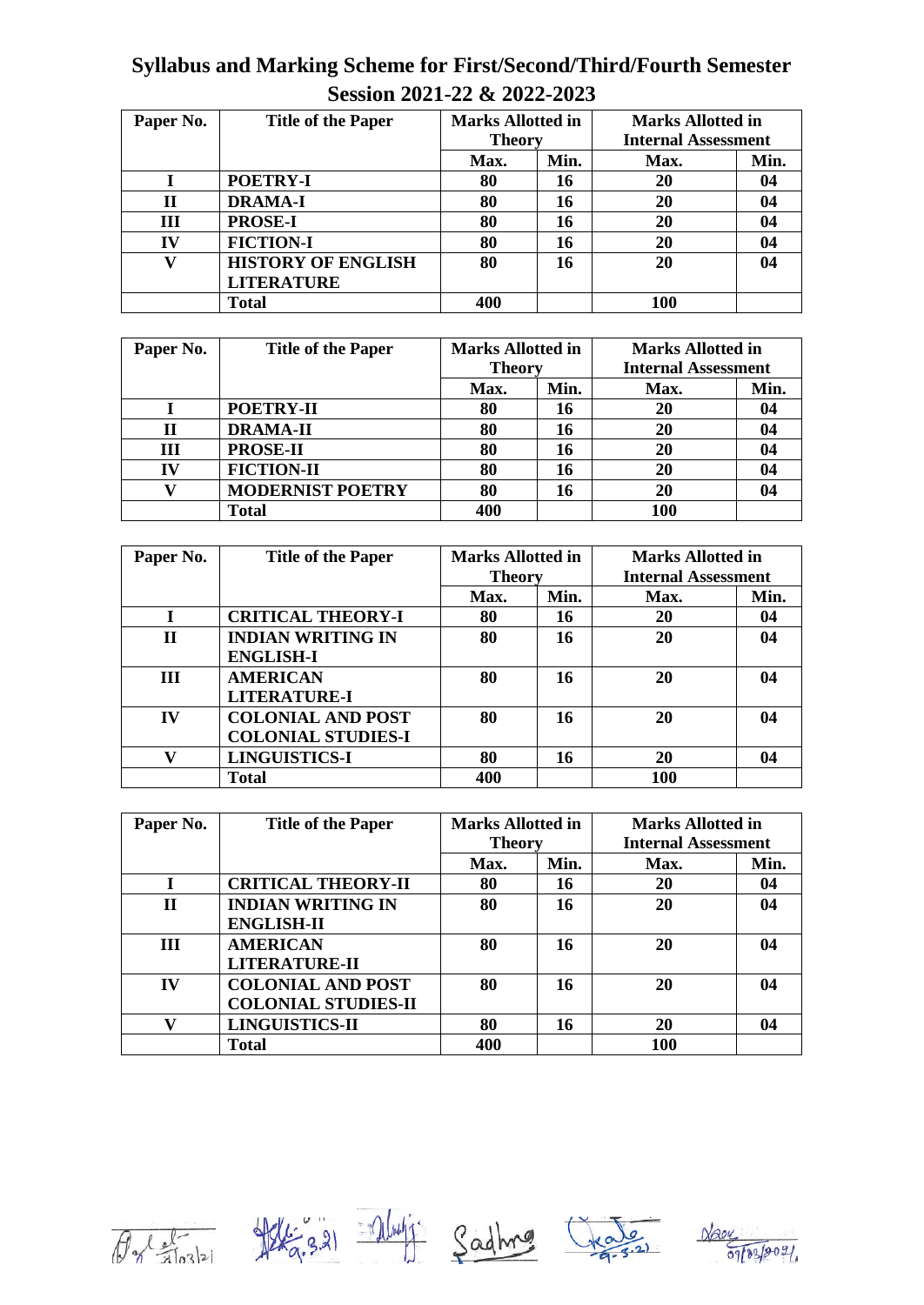### **M.A. ENGLISH I SEMESTER – SESSION 2021-2022 PAPER-I POETRY-I**

| <b>Unit-I</b> | <b>Geoffrey Chaucer</b> | : Prologue to the Canterbury Tales     | - D                     |
|---------------|-------------------------|----------------------------------------|-------------------------|
|               | <b>Edmund Spenser</b>   | : Epithalamion                         | $-ND$                   |
| Unit $-$ II   | <b>John Donne</b>       | : Death Be not Proud, Exstasie,        |                         |
|               |                         | <b>Valediction: Forbidden Mourning</b> | $\mathbf{-} \mathbf{D}$ |
|               | <b>Andrew Marvel</b>    | : To His Coy Mistress, An Horation     |                         |
|               |                         | <b>Ode Upon Cromwell's Return From</b> |                         |
|               |                         | <b>Ireland, An Exortation</b>          | $-ND$                   |
| Unit $-$ III  | <b>John Milton</b>      | : Paradise Lost, Book-1                | $\mathbf{-} \mathbf{D}$ |
| Unit $-$ IV   | <b>John Dryden</b>      | : Mac Flecknoe                         | $-ND$                   |
|               | <b>Alexander Pope</b>   | : The Rape of the Lock                 | - D                     |

### **DIRECTIVES FOR STUDENTS, FACULTY AND EXAMINERS**

- 1. The Paper is divided into four units and each unit is compulsory.
- 2. Question I will consist of 8 passages for explanation with reference to the context from the texts prescribed for detailed study, out of which 4 are to be attempted. Each annotation will carry 4 marks.  $(4x4 = 16)$
- 3. Candidates will answer four other questions from Unit-I to Unit-IV, carrying 16 marks each.
- 4. From each Unit questions shall be asked in either of the following pattern:
	- a) From each Unit two descriptive questions; one from each author shall be asked.
	- b) Instead of one descriptive question two short answer type questions from an author (carrying 8 marks each) may also be asked.

The candidate shall be required to attempt either one essay type question or two short notes.

- 5. Essay type questions should not exceed 400 words and will carry 16 marks and short notes should be within the limit of 200 words and will carry 8 marks.
- 6. All questions carry equal marks.  $(5x16 = 80)$









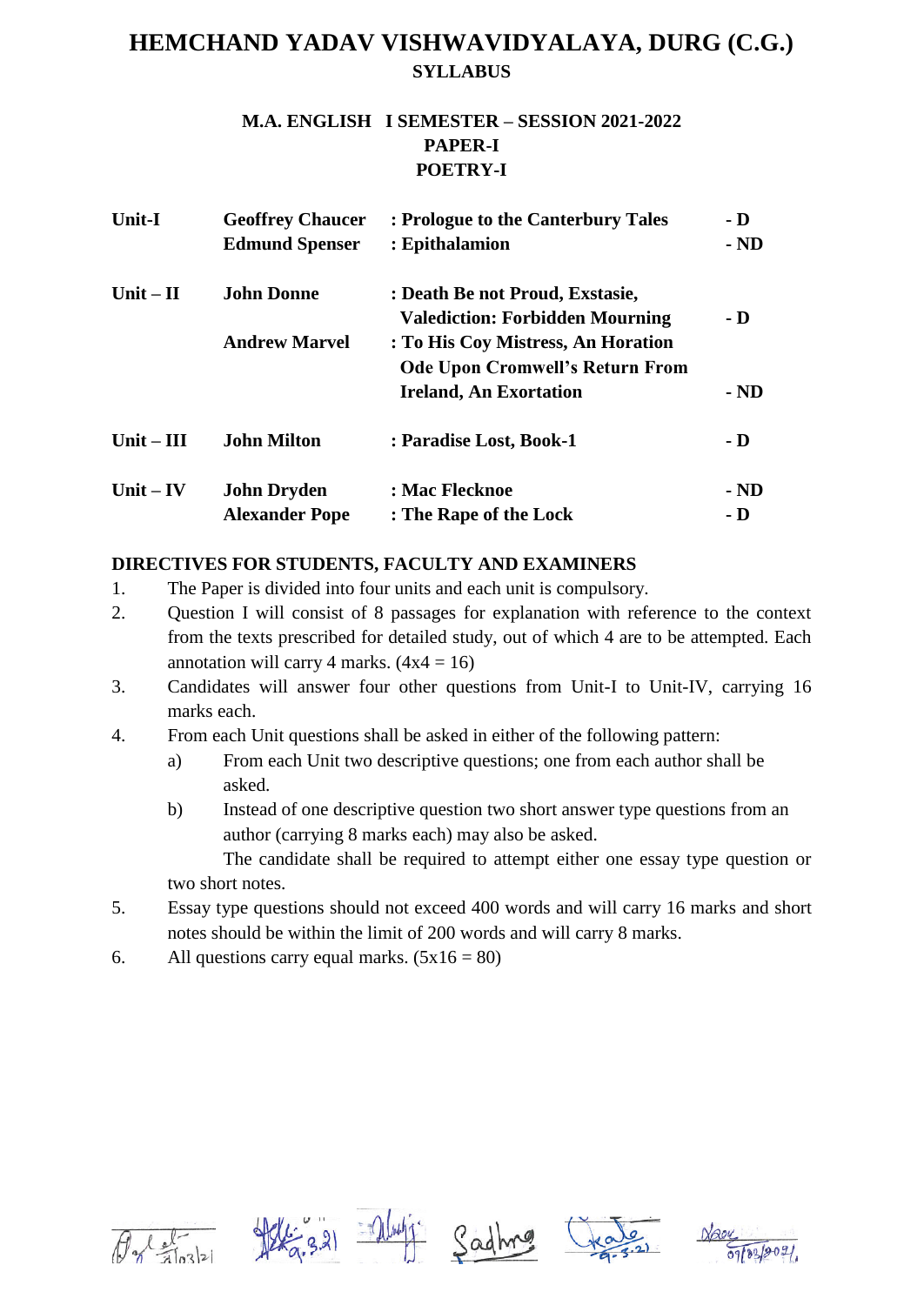| 1.  | Tillyard                | $\ddot{\cdot}$ | Milton                                            |
|-----|-------------------------|----------------|---------------------------------------------------|
| 2.  | C.M. Bowra              |                | From Virgil to Milton                             |
| 3.  | B. Rajan                |                | Paradise Lost and 17 <sup>th</sup> Century Reader |
| 4.  | <b>Ifor Evans</b>       |                | A Short History of English Literature             |
| 5.  | <b>Bradley</b>          |                | <b>Oxford Lectures on Poetry</b>                  |
| 6.  | C.S. Lewis              |                | A Preface to Paradise Lost                        |
| 7.  | Mark Van Doren          |                | John Dryden                                       |
| 8.  | Tillotson               |                | On the Poetry of Pope                             |
| 9.  | M. Mack                 |                | Pope and his Contemporaries                       |
| 10. | Walter Jackson Bate     |                | From Classic to Romantic                          |
| 11. | R.A. Scott James        |                | The Making of Literature                          |
| 12. | Sengupta                | $\ddot{\cdot}$ | The Poems of John Donne                           |
| 13. | <b>Edward Albert</b>    |                | A Short History of English Literature             |
| 14. | P. Gurrey               |                | The Appreciation of Poetry                        |
| 15. | Robert Penn (Ed.)       |                | <b>Six Centuries of Great Poetry</b>              |
|     | Warren & Albert Erskine |                |                                                   |
| 16. | P. Gurrey               |                | The Appreciation of Poetry                        |
| 17. | Boris Ford (Ed.)        |                | A Guide to English Literature (Seven Volumes)     |









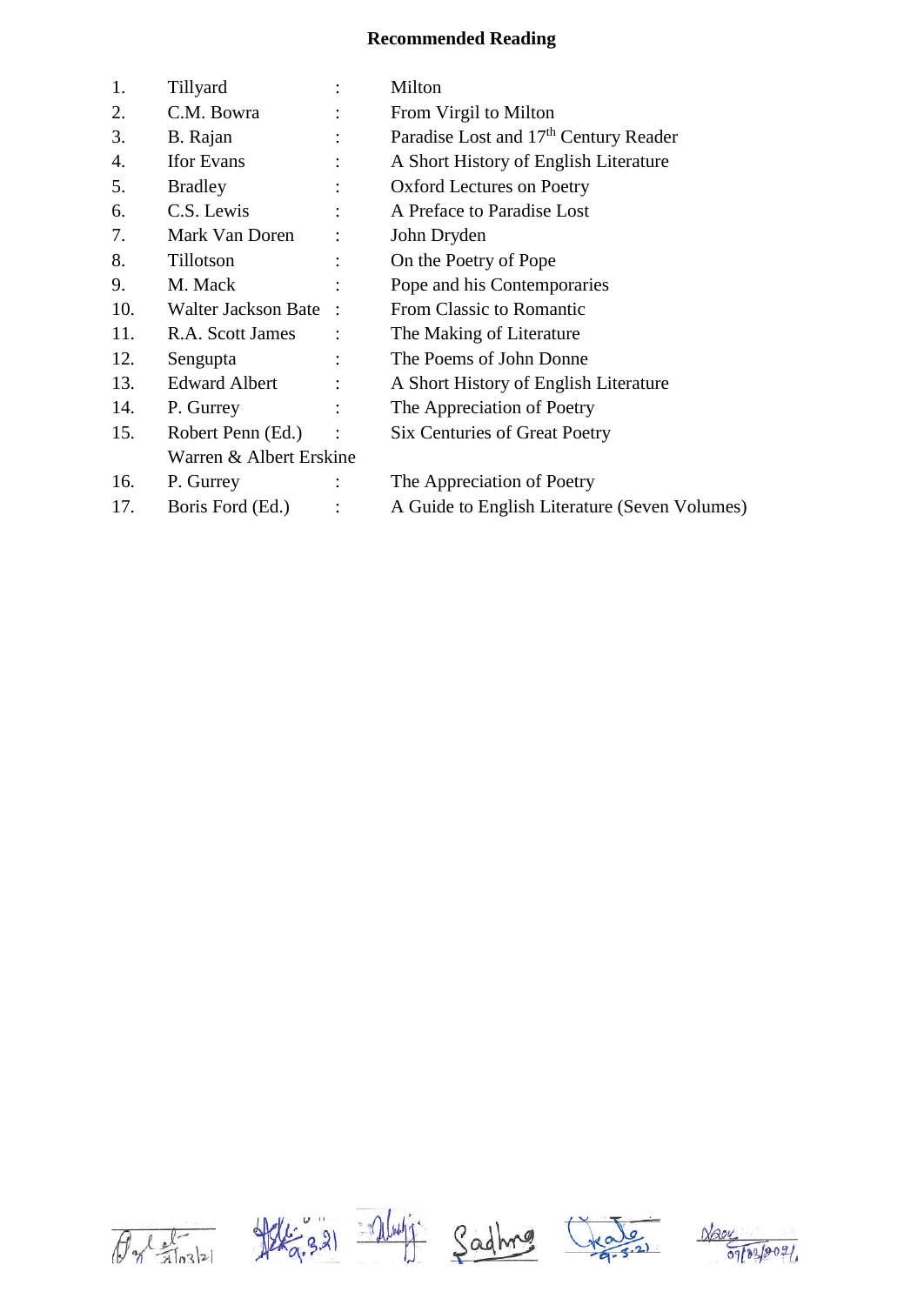#### **M.A. ENGLISH I SEMESTER – SESSION 2021-2022 PAPER-II DRAMA-I**

| Unit-I         | <b>Christopher Marlowe</b> | : The Tragical History of Dr. Faustus | - D                     |
|----------------|----------------------------|---------------------------------------|-------------------------|
|                | <b>Ben Johnson</b>         | : The Alchemist                       | $-ND$                   |
| Unit-II        | <b>John Webster</b>        | : The Duchess of Malfi                | - D                     |
|                | <b>William Shakespeare</b> | : Macbeth                             | $-ND$                   |
| Unit-III       | <b>William Shakespeare</b> | : Hamlet                              | $\overline{\mathbf{D}}$ |
| <b>Unit-IV</b> | <b>William Shakespeare</b> | : Tempest                             | - D                     |
|                | <b>William Shakespeare</b> | : As You Like It                      | $-ND$                   |

## **DIRECTIVES FOR STUDENTS, FACULTY AND EXAMINERS**

- 1. The Paper is divided into four units and each unit is compulsory.
- 2. Question I will consist of 8 passages for explanation with reference to the context from the texts prescribed for detailed study, out of which 4 are to be attempted. Each annotation will carry 4 marks.  $(4x4 = 16)$
- 3. Candidates will answer four other questions from Unit-I to Unit-IV, carrying 16 marks each.
- 4. From each Unit questions shall be asked in either of the following pattern:
	- a) From each Unit two descriptive questions; one from each author shall be asked.
	- b) Instead of one descriptive question two short answer type questions from an author (carrying 8 marks each) may also be asked.

The candidate shall be required to attempt either one essay type question or two short notes.

- 5. Essay type questions should not exceed 400 words and will carry 16 marks and short notes should be within the limit of 200 words and will carry 8 marks.
- 6. All questions carry equal marks.  $(5x16 = 80)$

| 1. | A.C. Bradley        |                        | <b>Shakespearean Tragedy</b>                      |
|----|---------------------|------------------------|---------------------------------------------------|
| 2. | G. Wilson Knight    |                        | The Essential Shakespeare                         |
| 3. | Boas                |                        | Marlowe                                           |
| 4. | Clough Douglas      |                        | Evil and Suffering in the Play                    |
| 5. | A.L. Williams (Ed.) | $\ddot{\phantom{1}}$ : | Twentieth Century Interpretations of the works of |
|    |                     |                        | Marlowe                                           |
| 6. | Nicoll              |                        | Theory of Drama                                   |
| 7. | Marjouri Boulton    | $\ddot{\phantom{a}}$   | <b>Anatomy of Drama</b>                           |
| 8. | Compton-Rickett     | $\ddot{\cdot}$         | <b>History of English Literature</b>              |
| 9. | Wilson Knight       |                        | Wheels of Fire                                    |









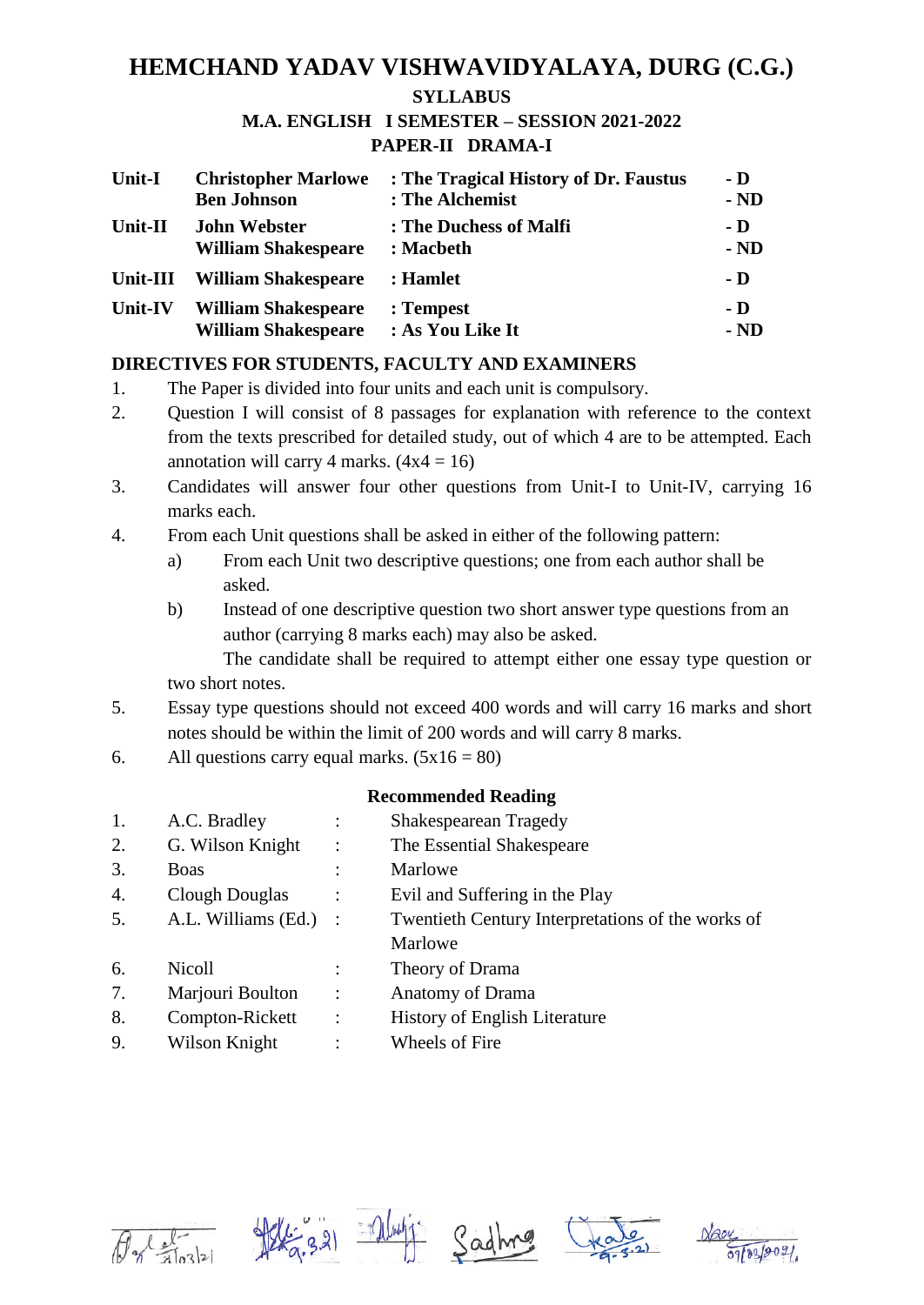### **M.A. ENGLISH I SEMESTER – SESSION 2021-2022 PAPER-III PROSE-I**

| Unit-I   | <b>Francis Bacon</b>        | : Of Studies, Of Truth, Of Revenge,                    |                         |
|----------|-----------------------------|--------------------------------------------------------|-------------------------|
|          |                             | <b>Of Great Place</b>                                  | - D                     |
| Unit-II  | <b>Thomas Browne</b>        | : Urn Burial                                           | $-ND$                   |
|          | <b>John Milton</b>          | : Areopagitica                                         | $\mathbf{-} \mathbf{D}$ |
| Unit-III | <b>Addison &amp; Steele</b> | : Coverley Paper-                                      |                         |
|          |                             | <b>Essay No. 1- The Spectator's Account of Himself</b> |                         |
|          |                             | <b>Essay No. 110- On Ghost and Apparitions</b>         |                         |
|          |                             | Essay No. 112- Sir Roger at Church                     |                         |
|          |                             | Essay No. 117- On Witchcraft – Story of Moll White     |                         |
|          |                             | <b>Essay No. 119- Rural Manners</b>                    | - D                     |
|          | <b>James Boswell</b>        | : Life of Dr. Johnson                                  | $-ND$                   |
| Unit-IV  | <b>Montaigne</b>            | : (Florio's Translation) Of Idlenesse,                 |                         |
|          |                             | Of Readie or Slow Speech, That We Should               |                         |
|          |                             | not Judge of Our Happinesse until after                |                         |
|          |                             | <b>Our Death</b>                                       | $-ND$                   |
|          | <b>Rousseau</b>             | : Confessions                                          | - D                     |

### **DIRECTIVES FOR STUDENTS, FACULTY AND EXAMINERS**

- 1. The Paper is divided into four units and each unit is compulsory.
- 2. Question I will consist of 8 passages for explanation with reference to the context from the texts prescribed for detailed study, out of which 4 are to be attempted. Each annotation will carry 4 marks.  $(4x4 = 16)$
- 3. Candidates will answer four other questions from Unit-I to Unit-IV, carrying 16 marks each.
- 4. From each Unit questions shall be asked in either of the following pattern:
	- a) From each Unit two descriptive questions; one from each author shall be asked.
	- b) Instead of one descriptive question two short answer type questions from an author (carrying 8 marks each) may also be asked.

The candidate shall be required to attempt either one essay type question or two short notes.

- 5. Essay type questions should not exceed 400 words and will carry 16 marks and short notes should be within the limit of 200 words and will carry 8 marks.
- 6. All questions carry equal marks.  $(5x16 = 80)$









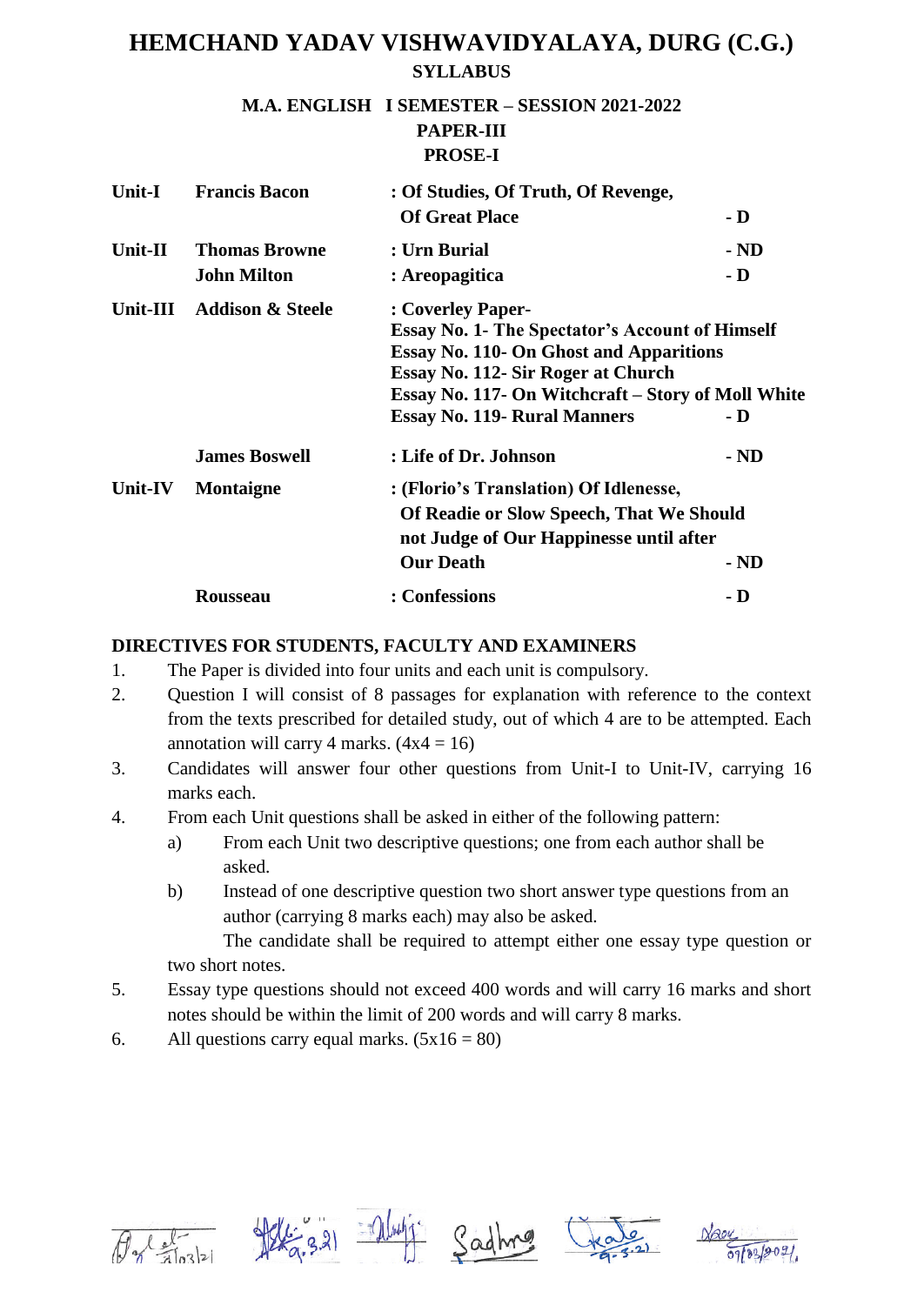| 1.       | Sukanta Chowdhary                                                                 | Bacon's Essays                             |
|----------|-----------------------------------------------------------------------------------|--------------------------------------------|
| 2.       | Hugh Walker                                                                       | <b>English Essays and Essayists</b>        |
| 3.       | Dobre                                                                             | <b>English Prose Style</b>                 |
| 4.       | Smithens                                                                          | Life of Joseph Addison                     |
| 5.       | B. Prasad                                                                         | An Introduction of the Study of Literature |
| 6.       | Montaigne                                                                         | Florio's Translation                       |
| 7.       | W.H. Hudson                                                                       | An Outline History of English Literature   |
| $\Omega$ | $O-P_{n+1}$ $W_{n+1}$ $11$ $V_{n+1}$ $11$ $V_{n+1}$ $V_{n+1}$ $V_{n+1}$ $V_{n+1}$ |                                            |

8. Oxford's World Literature in Digest Form









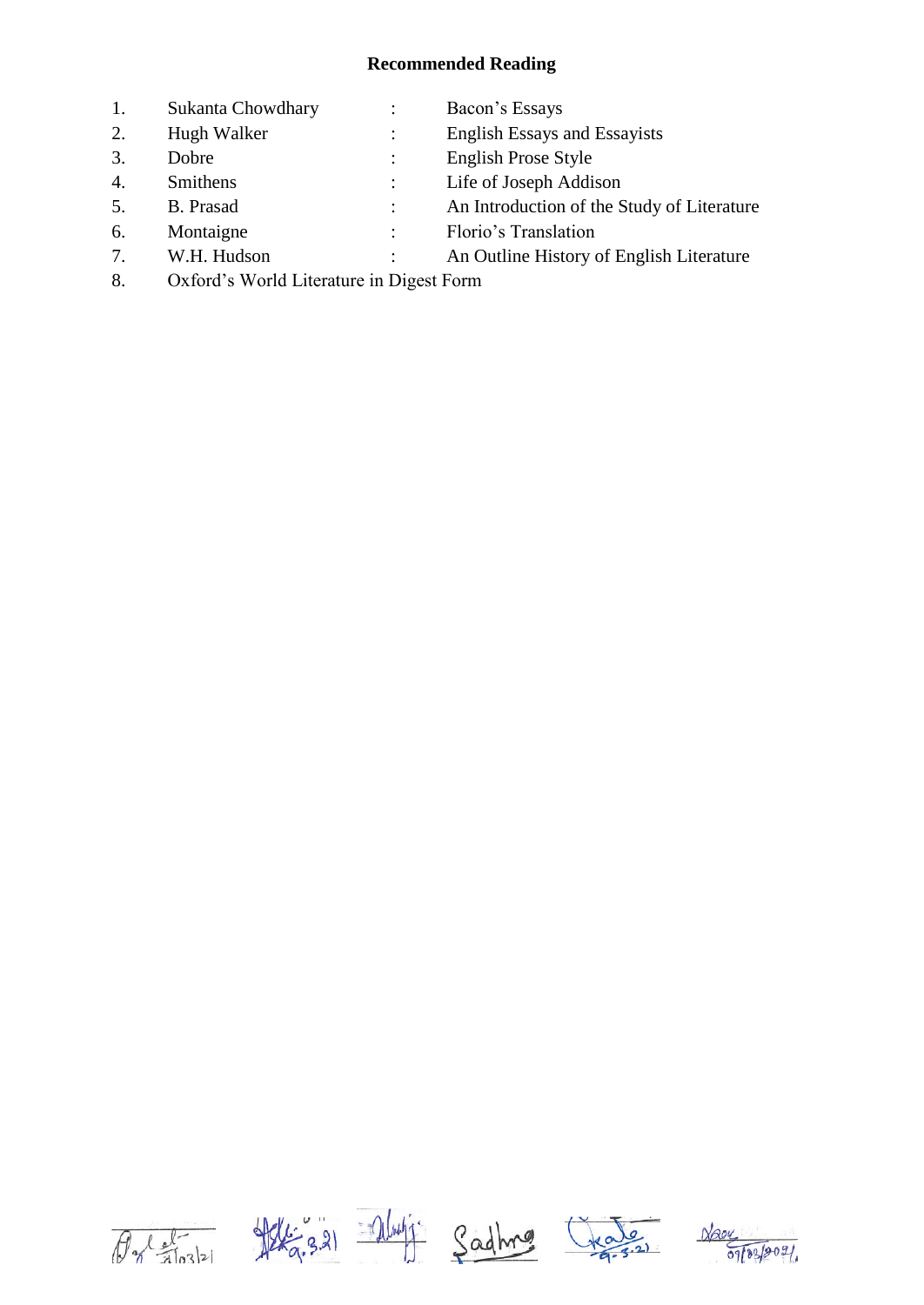### **SYLLABUS**

## **M.A. ENGLISH I SEMESTER – SESSION 2021-2022 PAPER-IV FICTION-I**

| <b>Unit-I</b>  | <b>John Bunyan</b>      | : The Pilgrim's Progress    |
|----------------|-------------------------|-----------------------------|
|                | <b>Daniel Defoe</b>     | : Robinson Crusoe           |
| Unit-II        | <b>Henry Fielding</b>   | : Joseph Andrews            |
|                | <b>Oliver Goldsmith</b> | : The Vicar of Wakefield    |
| Unit-III       | <b>Sir Walter Scott</b> | : Ivanhoe                   |
|                | <b>Jane Austen</b>      | : Pride & Prejudice         |
| <b>Unit-IV</b> | <b>Charles Dickens</b>  | : Great Expectations        |
|                | <b>Thomas Hardy</b>     | : Tess of the D'Urvervilles |

### **DIRECTIVES FOR STUDENTS, FACULTY AND EXAMINERS**

- 1. The Paper is divided into 4 units and each unit is compulsory.
- 2. Candidates shall answer 4 essay type questions from Unit I to IV, carrying 16 marks each.
- 3. The fifth question will comprise of 4 short notes (One from each Unit) out of which 2 are to be attempted.
- 4. Essay type answers should not exceed 400 words and will carry 16 marks, short notes should be within the limit of 200 words and will carry 8 marks.  $(8x2 = 16)$
- 5. All questions shall carry equal marks.  $(16x5 = 80)$

### **Recommended Reading**

| 1. | M. Bruce        |                                 | Representative English Novels                |
|----|-----------------|---------------------------------|----------------------------------------------|
| 2. | K. Arnold       |                                 | An Introduction to English Novel Vol. I & II |
| 3. | Beach J. Warren | $\mathcal{L}$ and $\mathcal{L}$ | The Technique of Thomas Hardy                |
| 4. | Edwin Muir      | $\mathcal{L}$                   | The Structure of the Novel                   |
| 5. | Walter Allen    | $\mathcal{L}$                   | The English Novel                            |
|    |                 |                                 |                                              |

6. David Cecil : Hardy- The Novelist









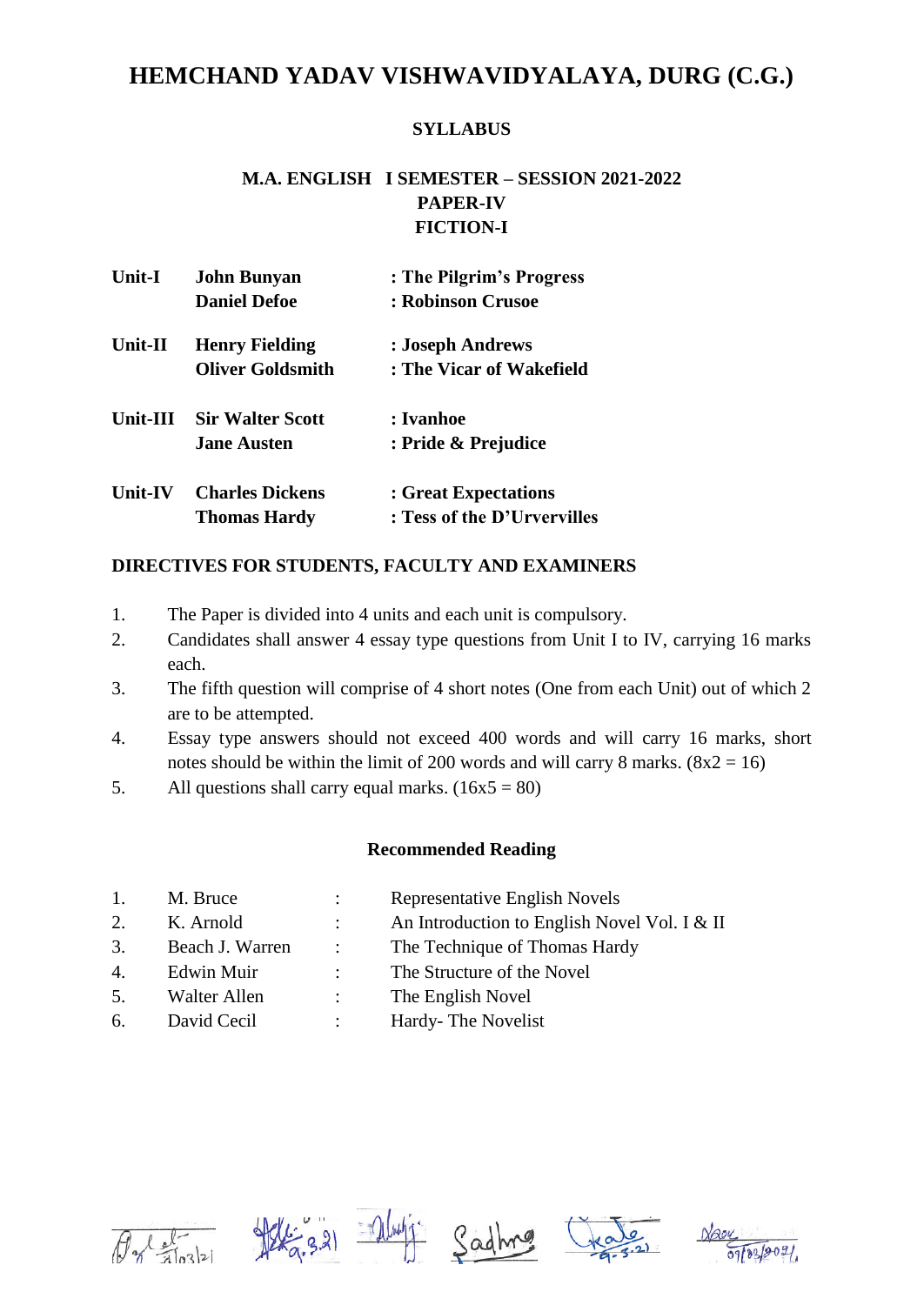### **SYLLABUS**

### **M.A. ENGLISH I SEMESTER – SESSION 2021-2022**

### **PAPER-V**

# **The History of English Literature**

## **Unit-I**

### **The Age of Chaucer (1350-1400)**

- 1. Development of Poetry in the Age of Chaucer
- 2. Development of Prose during the Age of Chaucer

## **The Age of Shakespeare (1558-1625)**

- 3. The Renaissance and its influence on Elizabethan Literature
- 4. University wits and their contribution to the Pre-Shakespearean Drama
- 5. Elizabethan sonnets and sonneteers
- 6. Development of English Prose during the latter half of the  $16<sup>th</sup>$  century

# **The Age of Milton (1625-1660)**

- 7. The Puritan Movement in the Age of Milton
- 8. The Metaphysical Poetry and the poets
- 9. Cavalier poetry and the Cavalier poets
- 10. Development of Prose during the Age of Milton

# **Unit-II**

## **The Restoration Period (1660-1700)**

- 1. Social, Political and Literary tendencies of the Age.
- 2. Restoration Satire and Satirists
- 3. The comedy of manners and the dramatists of this school
- 4. English Novel in the latter half of the  $17<sup>th</sup>$  Century

# **The Age of Pope (1700-1750)**

- 5. 18<sup>th</sup> Century as an age of Prose & Reason
- 6. The growth of the 'Periodical Essays' and the causes of its popularity
- 7. 'Coverley Papers' as the first sketch of the English Novel.

# **The Age of Transition/The Age of Dr. Johnson (1750-1798)**

- 8. Salient features of the Poetry of the 'Transitional Age'
- 9. The precursors of the 'Romantic Revival' or the poets of Revolt
- 10. The French Revolution and its influence on English literature
- 11. The 'Four Wheels' of the novel of the  $18<sup>th</sup>$  Century

# **Unit-III**

# **The Age of Romanticism (1798-1832)**

- 1. Characteristics of 'Romanticism'
- 2. The Romantic Movement as 'The Renaissance of the Wonder'
- 3. Prose of the age of Romanticism
- 4. Novel of the age of Romanticism



 $\frac{1}{2^{2}}$   $\frac{1}{2^{2}}$   $\frac{1}{2^{2}}$   $\frac{1}{2^{2}}$ 





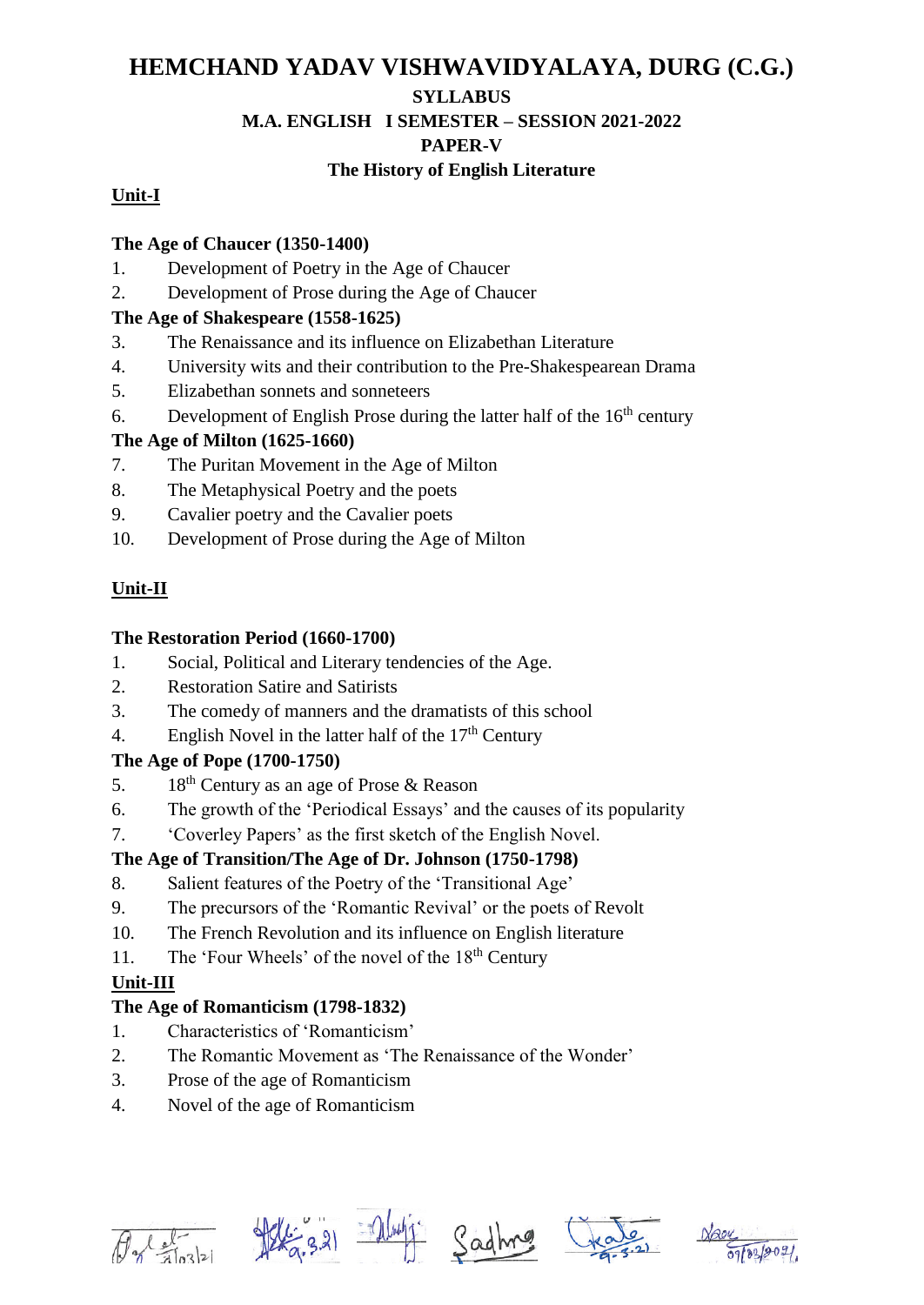### **The Victorian Age (1832-1887)**

- 1. Salient features of Victorian Poetry
- 2. The Spasmodic School of Poetry
- 3. The Pre-Raphaelite Movement in English Poetry and its chief exponents
- 4. The Oxford Movement
- 5. Victorian novels and the novelists
- 6. Women novelists and the Victorian Era

### **Unit-IV**

### **The Modern Age/The Age of Interrogation (1890-1950)**

- 1. General characteristics of the Age
- 2. Poetry;
	- a. The Transitional poets (Robert Bridges, Hopkins, Yeats)
	- b. The Georgian Poets
	- c. The War Poets
	- d. The Imagist Movement and its exponents
	- e. The Neo-Metaphysical
- 3. The English Essays and the Essayists during the  $20<sup>th</sup>$  Century
- 4. Drama in the  $20<sup>th</sup>$  Century
	- a. The Expressionistic School of Drama
	- b. The Problem Play of the  $20<sup>th</sup>$  Century
	- c. The Poetic Drama and the Dramatists
	- d. The Theatre of the Absurd
- 5. The Stream of Consciousness Novel

### **DIRECTIVES FOR STUDENTS, FACULTY AND EXAMINERS**

- 1. The Paper is divided into 4 units and each unit is compulsory.
- 2. Candidates shall answer 4 essay type questions from Unit I to IV, carrying 16 marks each.
- 3. The fifth question will comprise of 4 short notes (One from each Unit) out of which 2 are to be attempted.
- 4. Essay type answers should not exceed 400 words and will carry 16 marks, short notes should be within the limit of 200 words and will carry 8 marks.  $(8x2 = 16)$
- 5. All questions shall carry equal marks.  $(16x5 = 80)$

### **Recommended Reading**

| 1. | W.H. Husdon          |                | An Outline History of English Literature |
|----|----------------------|----------------|------------------------------------------|
| 2. | Compton-Rickett      | $\mathbb{R}^n$ | A History of English Literature          |
| 3. | <b>Ifor Evans</b>    |                | A Short History of English Literature    |
| 4. | <b>Edward Albert</b> |                | A Short History of English Literature    |

5. Emile Legouis : A Short History of English Literature









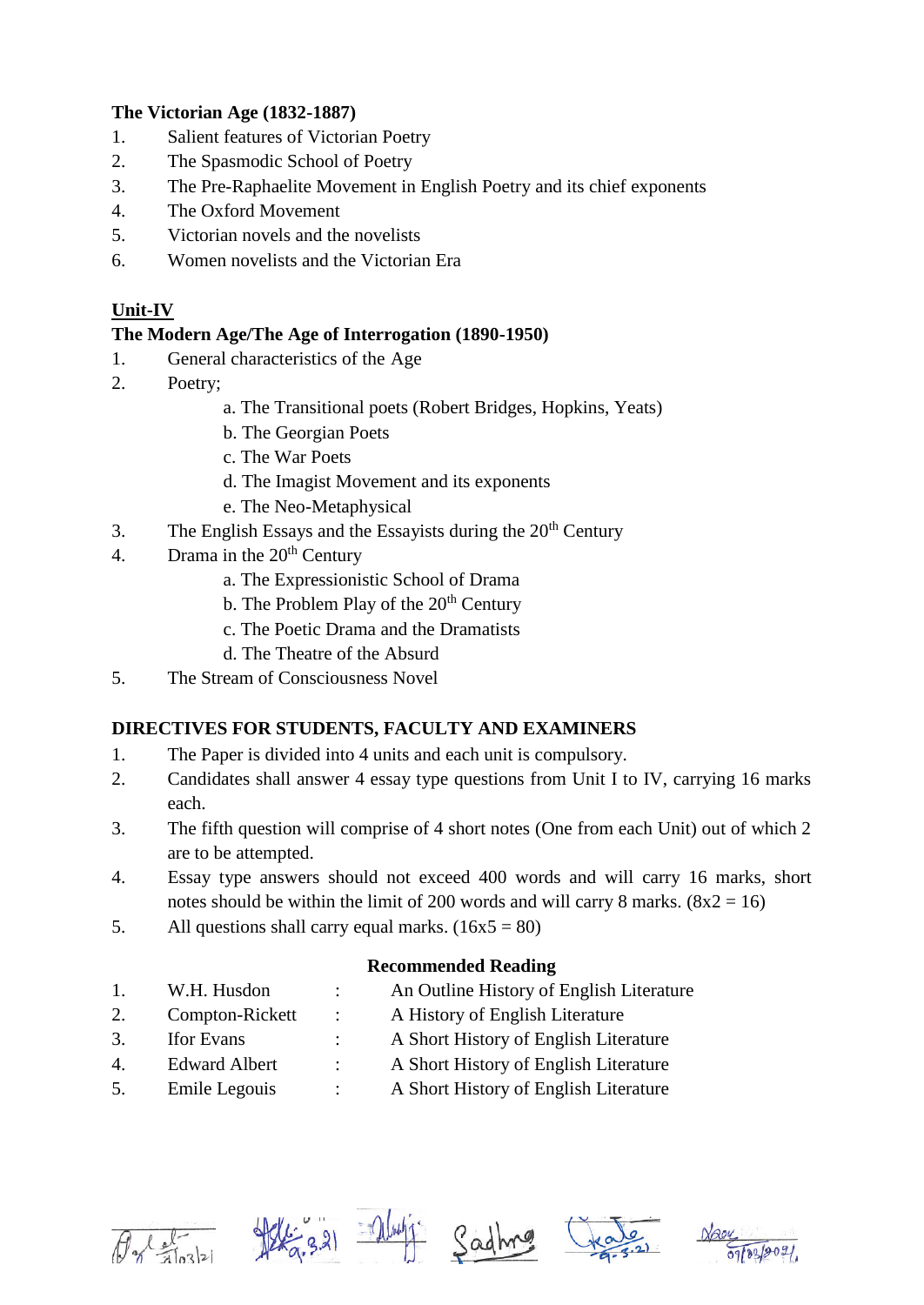| 6. | Emile Legouis $\&$<br>Louis Cazamian | <b>Contract Contract</b> | A History of English Literature              |
|----|--------------------------------------|--------------------------|----------------------------------------------|
|    | B. Prasad                            |                          | A Short History of English Poetry            |
|    | B.P. Bagchi                          |                          | Pages From the History of English Literature |









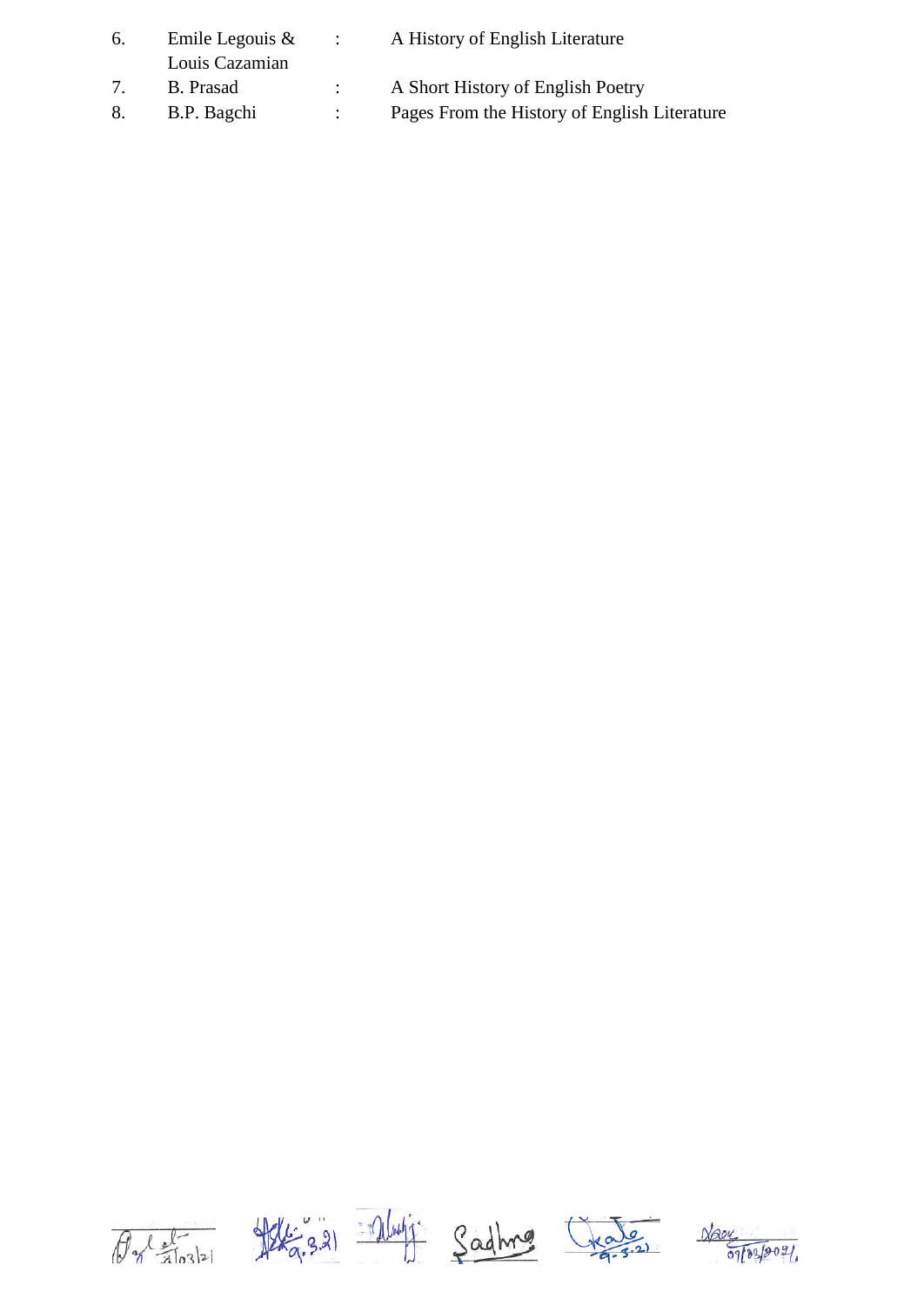#### **SYLLABUS**

#### **M.A. ENGLISH II SEMESTER – SESSION 2021-2022**

#### **PAPER-I**

#### **POETRY-II**

| Unit-I | <b>Thomas Gray</b><br><b>William Blake</b>                     | : Elegy Written in a Country Churchyard - D<br>: The Lamb, The Chimney Sweeper | $-ND$ |
|--------|----------------------------------------------------------------|--------------------------------------------------------------------------------|-------|
|        | Unit – II William Wordsworth<br><b>Samuel Taylor Coleridge</b> | : Immortality Ode, Titern Abbey<br>: Kubla Khan,                               | $-D$  |
|        |                                                                | The Rime of the Ancient Mariner                                                | $-ND$ |
|        | Unit – III P.B. Shelley                                        | : Adonais, Stanzas Written in Dejection - ND                                   |       |
|        | <b>John Keats</b>                                              | : Ode to a Nightingale                                                         |       |
|        |                                                                | Ode on a Grecian Urn                                                           |       |
|        |                                                                | <b>Ode to Autumn</b>                                                           | -D    |
|        | Unit – IV Alfred Tennyson                                      | : Lotos Eaters, Ulysses                                                        | $-ND$ |
|        | <b>Robert Browning</b>                                         | : My Last Duchess, The Last Ride                                               |       |
|        |                                                                | <b>Together, Prospice</b>                                                      | -D    |

### **DIRECTIVES FOR STUDENTS, FACULTY AND EXAMINERS**

- 1. The Paper is divided into four units and each unit is compulsory.
- 2. Question I will consist of 8 passages for explanation with reference to the context from the texts prescribed for detailed study, out of which 4 are to be attempted. Each annotation will carry 4 marks.  $(4x4 = 16)$
- 3. Candidates will answer four other questions from Unit-I to Unit-IV, carrying 16 marks each.
- 4. From each Unit questions shall be asked in either of the following pattern:
	- a) From each Unit two descriptive questions; one from each author shall be asked.
	- b) Instead of one descriptive question two short answer type questions from an author (carrying 8 marks each) may also be asked. The candidate shall be required to attempt either one essay type question or

two short notes.

- 5. Essay type questions should not exceed 400 words and will carry 16 marks and short notes should be within the limit of 200 words and will carry 8 marks.
- 6. All questions carry equal marks.  $(5x16 = 80)$









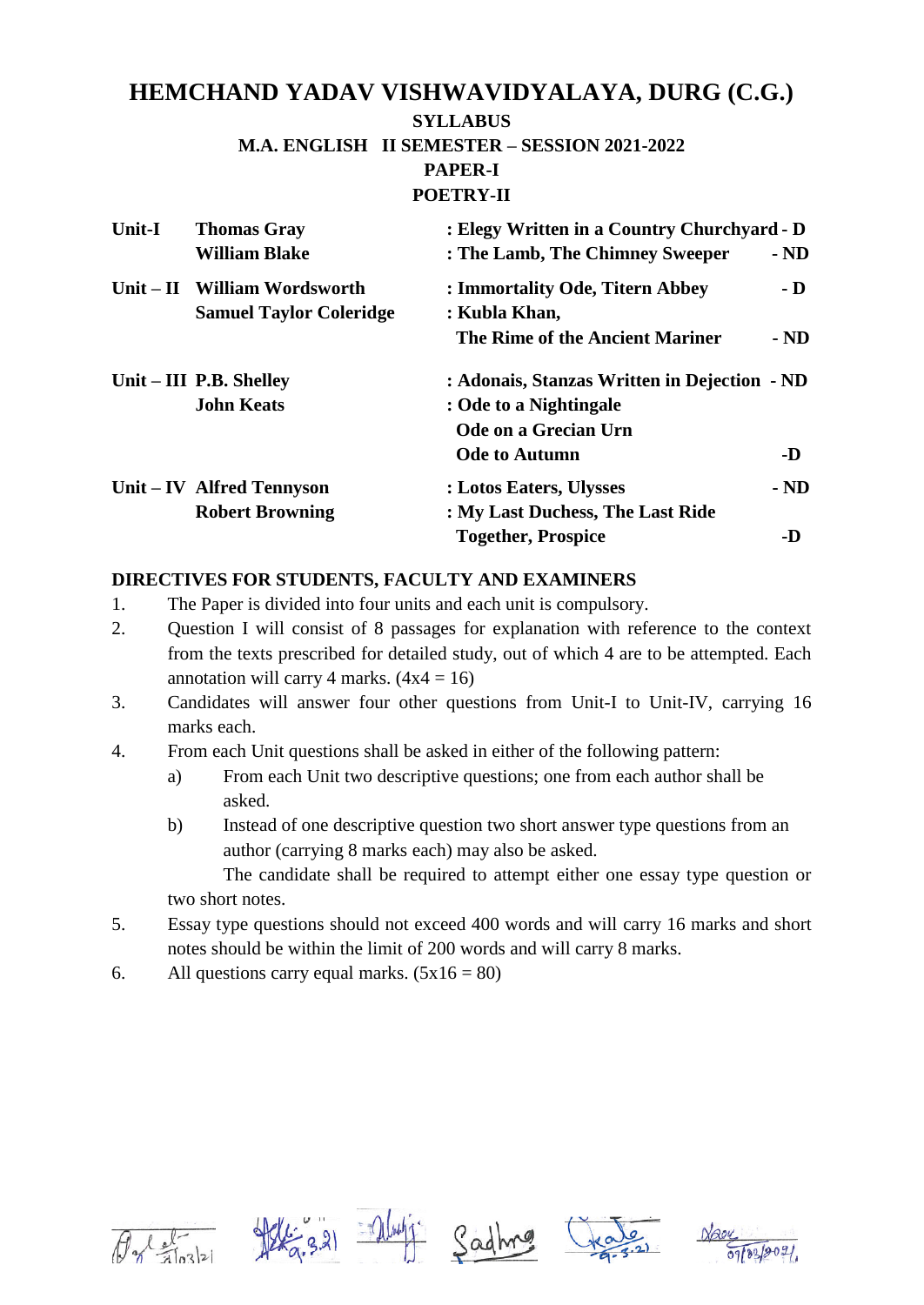- 1. Oxford's Fifteen Poets
- 2. Basis Welley : The Eighteenth Century Background
- 3. J. Jackson : Collected Coleridge
- 4. Graham Hough : The Romantic Poets
- 5. Herbert Read : The True Voice of Feelings: Studies in English Romantic Poetry
- 6. John Spencer Hill : The Romantic Imagination
- 7. F.R. Leavis : Revaluation: Tradition and Development in English Poetry









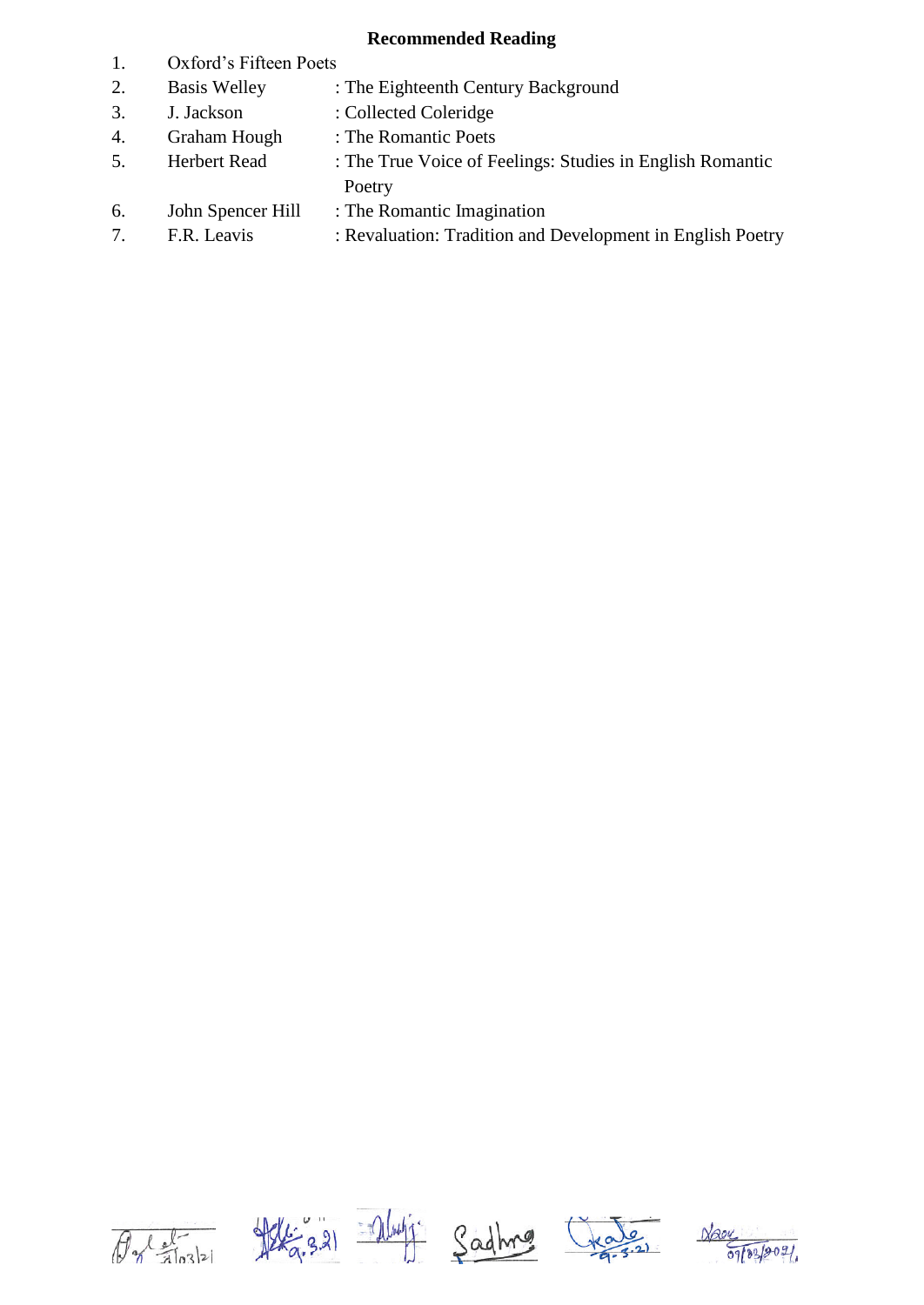# **M.A. ENGLISH II SEMESTER – SESSION 2021-2022**

#### **PAPER-II DRAMA-II**

| Unit-I   | W. Congreve             | : The Way of the World   | $-ND$          |
|----------|-------------------------|--------------------------|----------------|
|          | <b>Oliver Goldsmith</b> | : She Stoops to Conquer  | $\mathbf{-}$ D |
| Unit-II  | J.M. Synge              | : The Shadow of the Glen | $-ND$          |
|          | G.B. Shaw               | : St. Joan               | $-D$           |
| Unit-III | <b>Samuel Becket</b>    | : Waiting for Godot      | - D            |
|          | <b>John Osborne</b>     | : Look Back in Anger     | $-ND$          |
| Unit-IV  | <b>Ibsen</b>            | : A Doll's House         | - D            |
|          | <b>Antony Chekov</b>    | : The Cherry Orchard     | $-ND$          |

## **DIRECTIVES FOR STUDENTS, FACULTY AND EXAMINERS**

- 1. The Paper is divided into four units and each unit is compulsory.
- 2. Question I will consist of 8 passages for explanation with reference to the context from the texts prescribed for detailed study, out of which 4 are to be attempted. Each annotation will carry 4 marks.  $(4x4 = 16)$
- 3. Candidates will answer four other questions from Unit-I to Unit-IV, carrying 16 marks each.
- 4. From each Unit questions shall be asked in either of the following pattern:
	- a) From each Unit two descriptive questions; one from each author shall be asked.
	- b) Instead of one descriptive question two short answer type questions from an author (carrying 8 marks each) may also be asked. The candidate shall be required to attempt either one essay type question or two short notes.
- 5. Essay type questions should not exceed 400 words and will carry 16 marks and short notes should be within the limit of 200 words and will carry 8 marks.
- 6. All questions carry equal marks.  $(5x16 = 80)$

- 1. J.L. Styon : Modern Drama in Theory and Practice 2. Nicoll : Theory of Drama
- 3. John Russell Browne : Modern British Dramatists: A Collection of Critical Essays
- 4. Martin Esslin : The Theater of the Absurd
- 5. Martin Esslin : Absurd Drama
- 6. Ibsen's Doll's House Special Introduction by Ezekiel









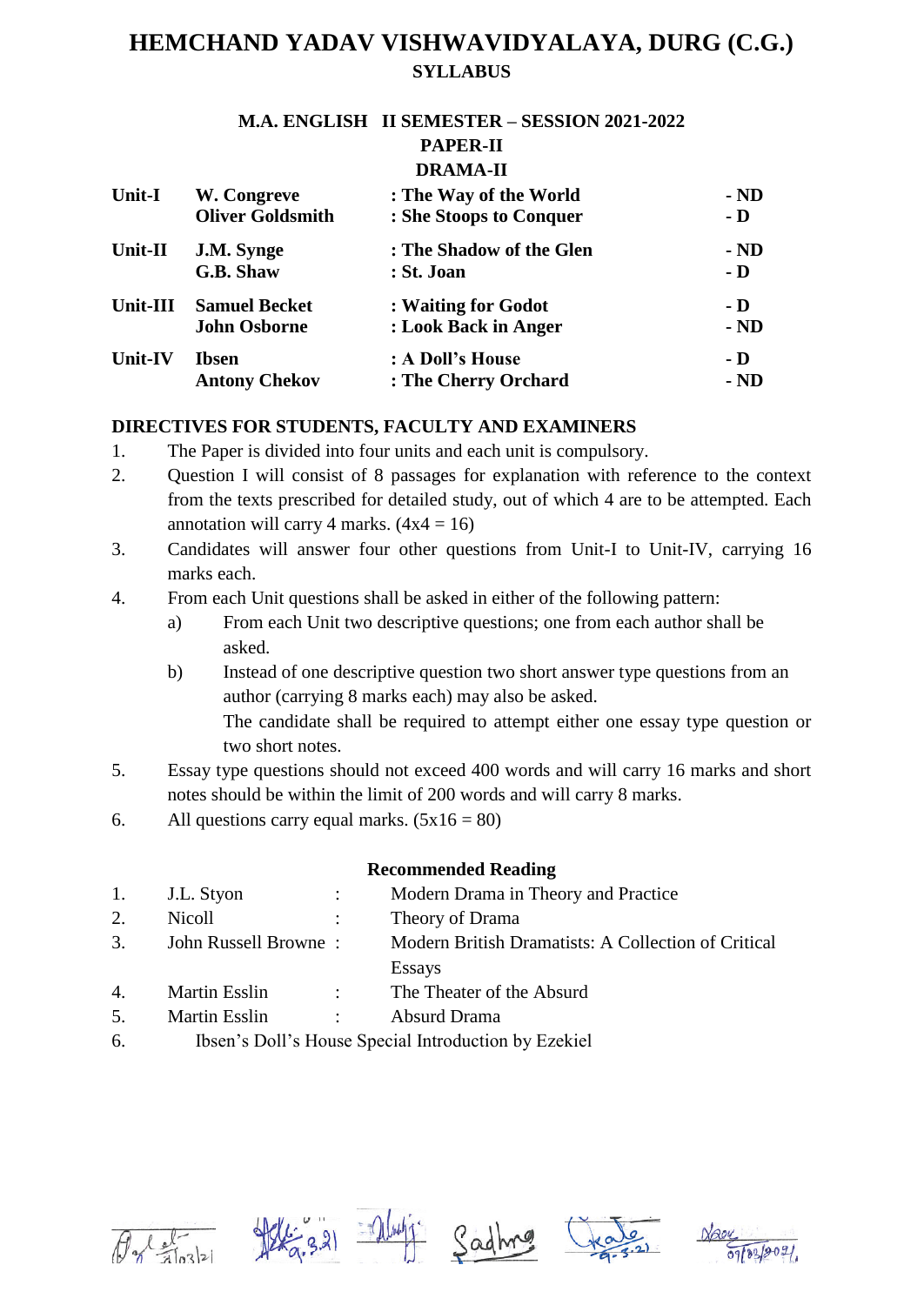### **M.A. ENGLISH II SEMESTER – SESSION 2021-2022 PAPER-III PROSE-II**

| <b>Unit-I</b> | <b>Charles Lamb</b>    | : Dream Children, Imperfect Sympathies             |                |
|---------------|------------------------|----------------------------------------------------|----------------|
|               |                        | <b>Dissertation upon a Roast Pig</b>               | $\mathbf{-}$ D |
|               | <b>William Hazlitt</b> | : On Going a Journey, On the Ignorance             |                |
|               |                        | of the Learned                                     | $-ND$          |
| Unit-II       | <b>Thomas Carlyle</b>  | : Hero as a Poet                                   | $\mathbf{-}$ D |
|               | <b>John Ruskin</b>     | : Sesame & Lilies                                  | - ND           |
| Unit-III      | <b>Robert Lynd</b>     | : The Darkness, The Pleasure of Ignorance - ND     |                |
|               |                        | (From "A Book of English Essays selected by        |                |
|               |                        | W.E. Williams", Penguin Books)                     |                |
|               | A.G. Gardiner          | : On Painted Face, On Smiles, On Saying "Please"-D |                |
| Unit-IV       | <b>J.B. Priestley</b>  | : On Doing Nothing                                 |                |
|               |                        | <b>My First Article</b>                            |                |
|               |                        | <b>Money For Nothing</b>                           | $-ND$          |
|               | <b>Aldous Huxley</b>   | : Tragedy and the Whole Truth                      |                |
|               |                        | <b>Selected Snobberies</b>                         | - D            |
|               |                        |                                                    |                |

### **DIRECTIVES FOR STUDENTS, FACULTY AND EXAMINERS**

- 1. The Paper is divided into four units and each unit is compulsory.
- 2. Question I will consist of 8 passages for explanation with reference to the context from the texts prescribed for detailed study, out of which 4 are to be attempted. Each annotation will carry 4 marks.  $(4x4 = 16)$
- 3. Candidates will answer four other questions from Unit-I to Unit-IV, carrying 16 marks each.
- 4. From each Unit questions shall be asked in either of the following pattern:
	- a) From each Unit two descriptive questions; one from each author shall be asked.
	- b) Instead of one descriptive question two short answer type questions from an author (carrying 8 marks each) may also be asked.

The candidate shall be required to attempt either one essay type question or two short notes.

- 5. Essay type questions should not exceed 400 words and will carry 16 marks and short notes should be within the limit of 200 words and will carry 8 marks.
- 6. All questions carry equal marks.  $(5x16 = 80)$









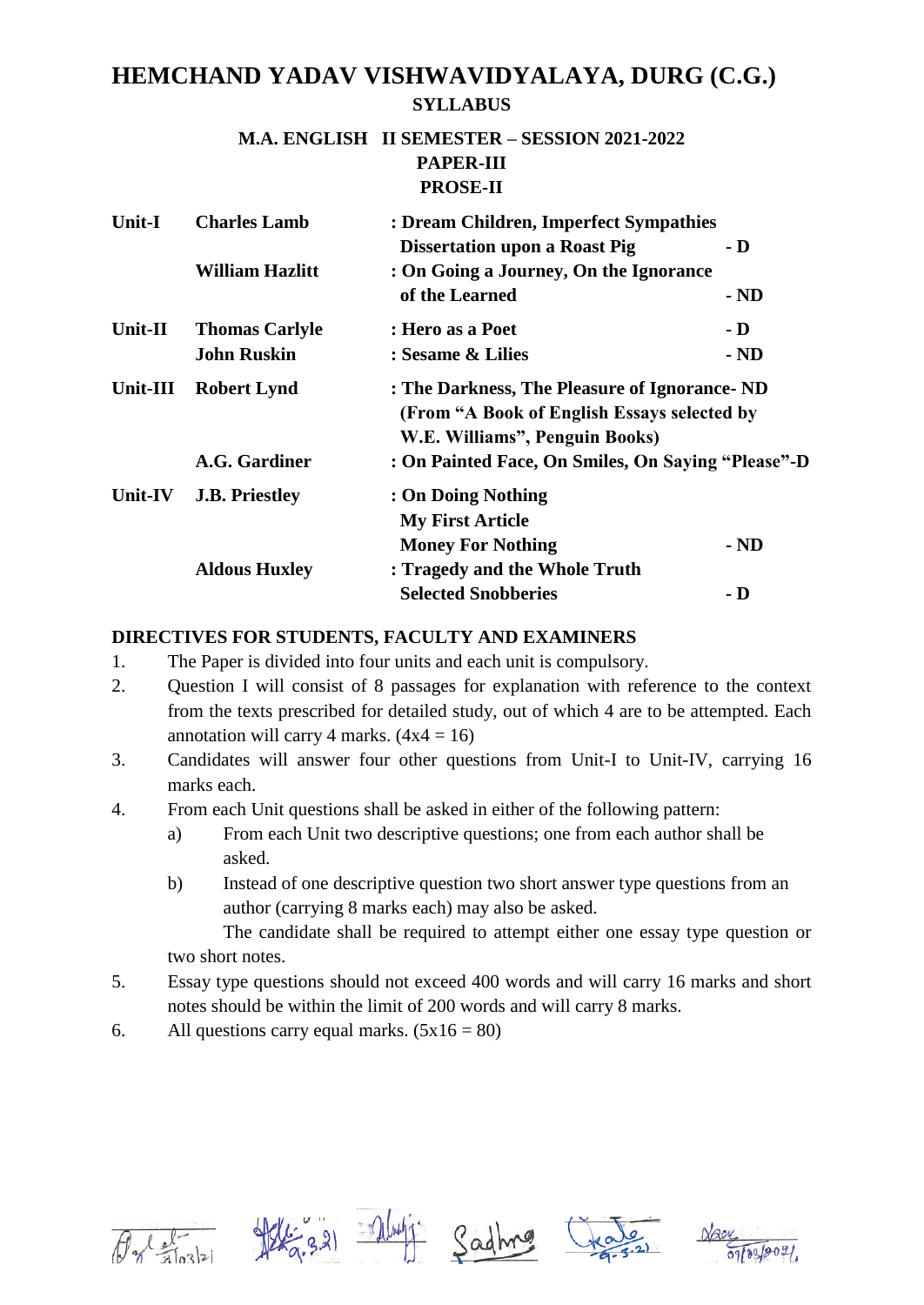- 
- 2. MacMillan Edition : Art of the Essayist
- 
- 4. Prakash Book Depot (Pub.) : Masters of English Prose
- 1. Hugh Walker : English Essays and Essayists
	-
- 3. Dobre : English Prose Style
	-









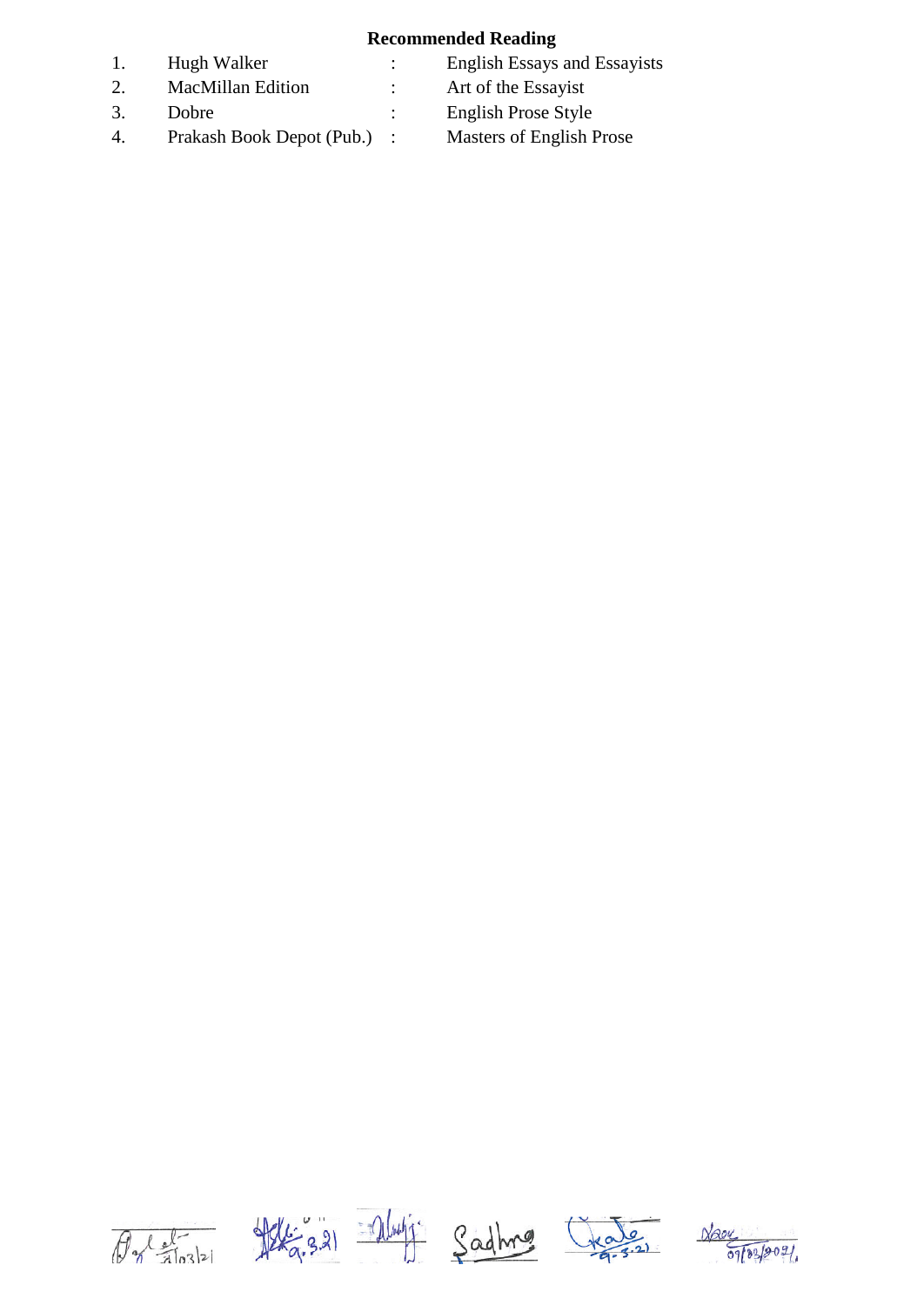### **M.A. ENGLISH II SEMESTER – SESSION 2021-2022 PAPER-IV FICTION-II**

| Unit-I         | <b>James Joyce</b>      | : Portrait of the Artist as a Young Man |
|----------------|-------------------------|-----------------------------------------|
|                | Virginia Woolf          | : Mrs. Dalloway                         |
| Unit-II        | <b>D.H.</b> Lawrence    | : Sons & Lovers                         |
|                | E.M. Forster            | : A Passage to India                    |
| Unit-III       | <b>Graham Greene</b>    | : Power and the Glory                   |
|                | William Golding         | : The Lord of the Flies                 |
| <b>Unit-IV</b> | <b>Gustave Flaubert</b> | : Madam Bovary                          |
|                | <b>Dostovesky</b>       | : Crime and Punishment                  |

## **DIRECTIVES FOR STUDENTS, FACULTY AND EXAMINERS**

- 1. The Paper is divided into 4 units and each unit is compulsory.
- 2. Candidates shall answer 4 essay type questions from Unit I to IV, carrying 16 marks each.
- 3. The fifth question will comprise of 4 short notes (One from each Unit) out of which 2 are to be attempted.
- 4. Essay type answers should not exceed 400 words and will carry 16 marks, short notes should be within the limit of 200 words and will carry 8 marks.  $(8x2 = 16)$
- 5. All questions shall carry equal marks.  $(16x5 = 80)$

| 1. | Malcolm Bradburry:     |                | The Modern British Novel                    |
|----|------------------------|----------------|---------------------------------------------|
| 2. | M. Bruce               |                | Representative English Novels               |
| 3. | <b>Casebook Series</b> | $\mathcal{L}$  | D.H. Lawrence, E.M. Forster, Virginia Woolf |
| 4. | J.W. Beach             | $\mathbb{R}^n$ | <b>Twentieth Century Novel</b>              |
| 5. | E.A. Baker             | $\mathcal{L}$  | The History of English Novel Vol. IX        |
|    |                        |                |                                             |









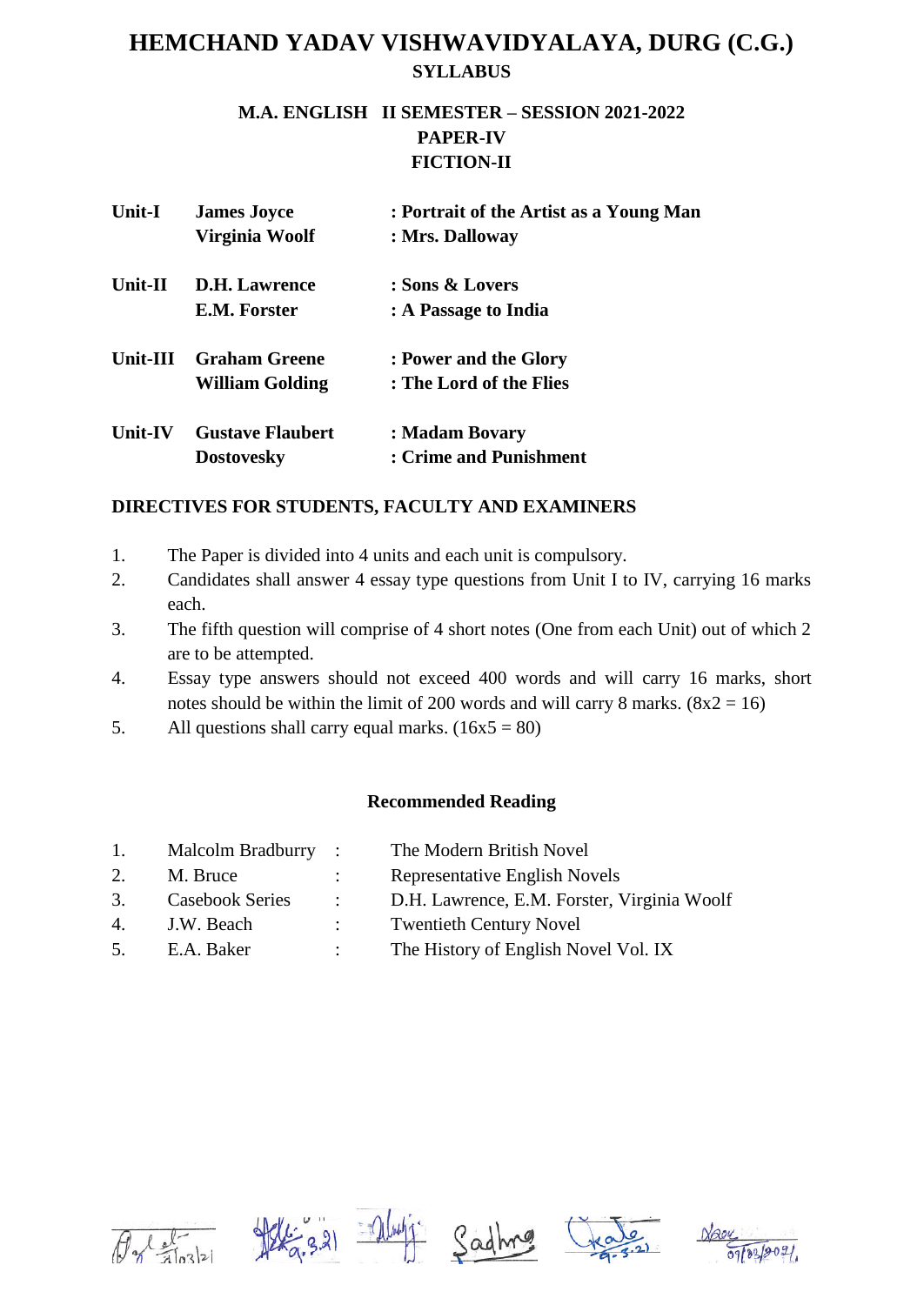### **M.A. ENGLISH II SEMESTER – SESSION 2021-2022 PAPER-V Modernist Poetry**

| Unit-I   | <b>G.M. Hopkins</b>  | $\ddot{\cdot}$ | Pied Beauty, Felix Randel, The Wind Hover,                                       | $-ND$ |
|----------|----------------------|----------------|----------------------------------------------------------------------------------|-------|
|          | W.B. Yeats           | $\ddot{\cdot}$ | <b>God's Grandeur</b><br>The Second Coming, Sailing to Byzantium,<br>Easter 1916 | -D    |
| Unit-II  | <b>T.S. Eliot</b>    | $\ddot{\cdot}$ | <b>The Waste Land</b>                                                            | -D    |
| Unit-III | W.H. Auden           | $\ddot{\cdot}$ | The Shield of Achilles, September 1, 1937, Spain -D                              |       |
|          | <b>Dylan Thomas</b>  | $\ddot{\cdot}$ | Fernhill, Do Not Go Gentle Into That Good Night,                                 |       |
|          |                      |                | <b>Death Shall Have No Domain</b>                                                | $-ND$ |
| Unit-IV  | <b>Omar Khayyam:</b> |                | Rubaiyat (No. 7, 49, 51, 67, 69, 70, 73)<br>(Translated by Edward Fitzgerald)    | $-ND$ |
|          | <b>Kahlil Gibran</b> |                | <b>The Prophet</b>                                                               | -D    |

### **DIRECTIVES FOR STUDENTS, FACULTY AND EXAMINERS**

- 1. The Paper is divided into four units and each unit is compulsory.
- 2. Question I will consist of 8 passages for explanation with reference to the context from the texts prescribed for detailed study, out of which 4 are to be attempted. Each annotation will carry 4 marks.  $(4x4 = 16)$
- 3. Candidates will answer four other questions from Unit-I to Unit-IV, carrying 16 marks each.
- 4. From each Unit questions shall be asked in either of the following pattern:
	- a) From each Unit two descriptive questions; one from each author shall be asked.
	- b) Instead of one descriptive question two short answer type questions from an author (carrying 8 marks each) may also be asked.

The candidate shall be required to attempt either one essay type question or two short notes.

- 5. Essay type questions should not exceed 400 words and will carry 16 marks and short notes should be within the limit of 200 words and will carry 8 marks.
- 6. All questions carry equal marks.  $(5x16 = 80)$









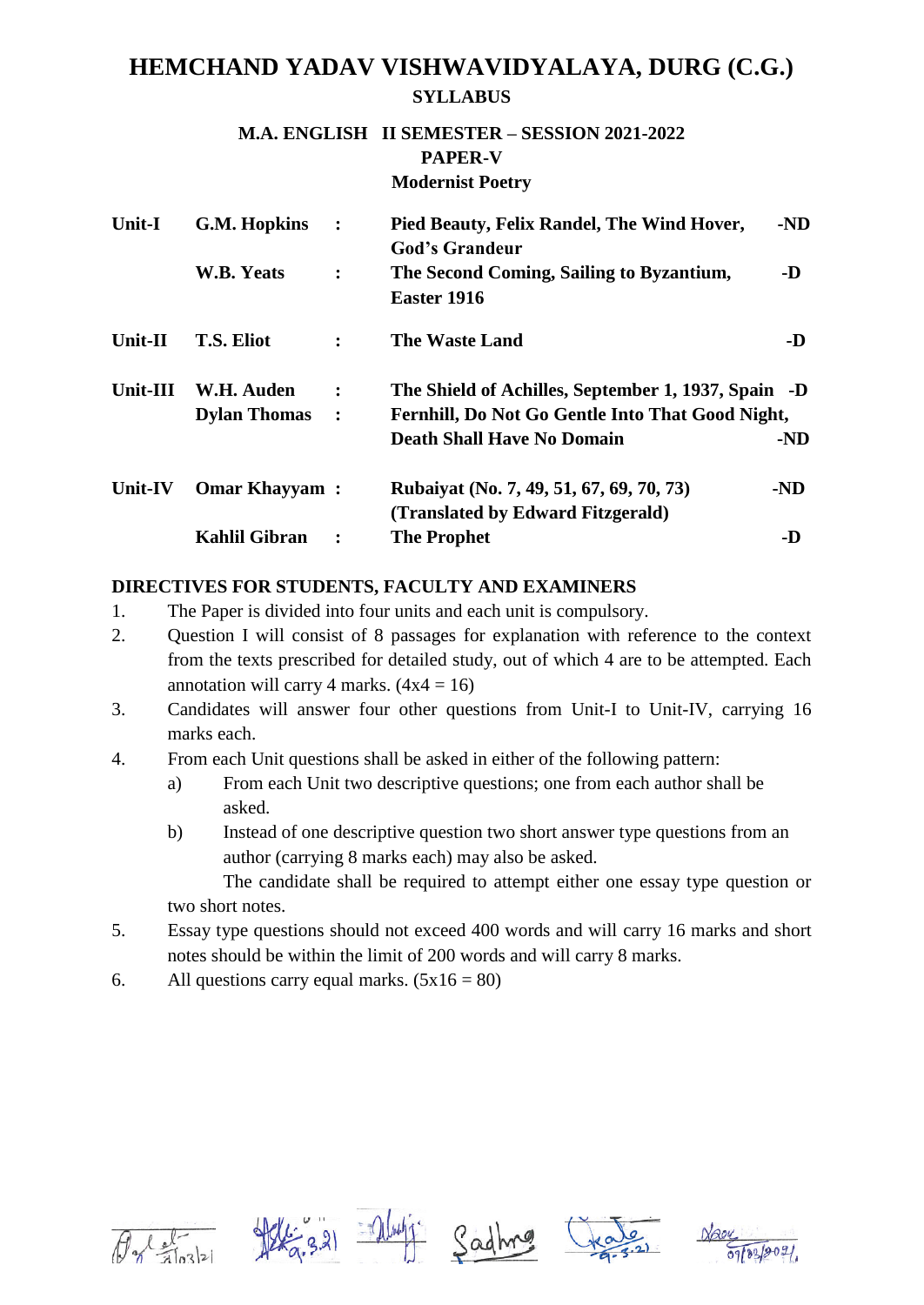- 1. Faber book of Modern Verse
- 
- 
- 

2. J.P. Sen : The Progress of T.S. Eliot as Poet and Critic 3. J.P. Sen : Five Modern Poets 4. Paramhansa Yogananda : The Rubaiyat of Omar Khayyam Explained (Motilal Banarasidar Pub. Pvt. Ltd., Delhi)









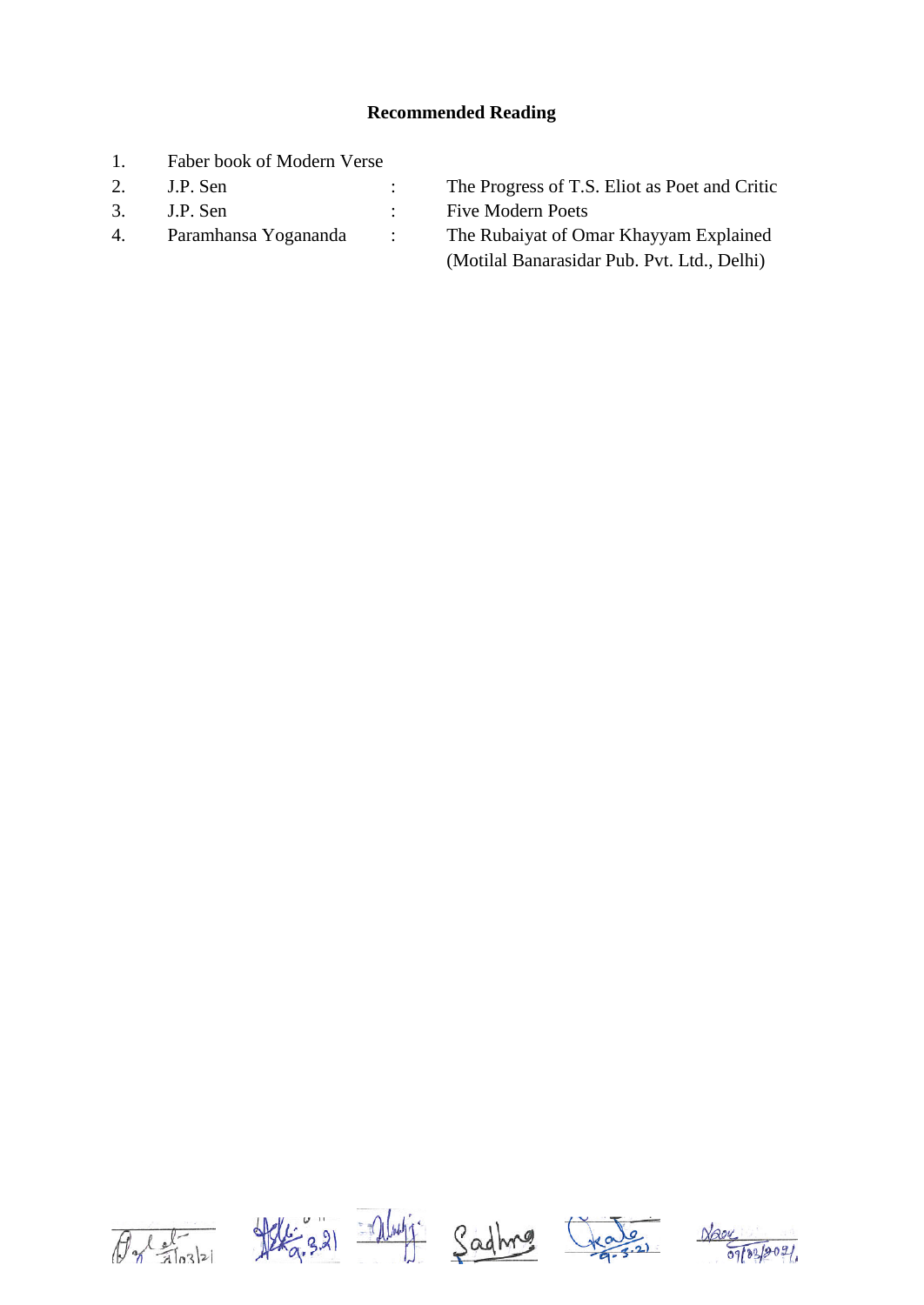#### **SYLLABUS**

## **M.A. ENGLISH III SEMESTER – SESSION 2022-2023**

#### **PAPER-I**

#### **Critical Theory-I From Aristotle to Walter Pater**

| Unit-I         | <b>Aristotle</b>          | ፡              | <b>Poetics (Classical European Theory)</b> |
|----------------|---------------------------|----------------|--------------------------------------------|
| Unit-II        | Longinus                  | ፡              | On the Sublime (Classical European Theory) |
|                | <b>Philip Sidney</b>      | $\ddot{\cdot}$ | <b>An Apology for Poetry</b>               |
| Unit-III       | <b>William Wordsworth</b> | $\cdot$ :      | <b>Preface to Lyrical Ballads</b>          |
|                | S.T. Coleridge            | ፡              | Biographia Literaria Ch. XIII to XVII      |
| <b>Unit-IV</b> | <b>Mathew Arnold</b>      | $\ddot{\cdot}$ | <b>Essays in Criticism</b>                 |
|                | <b>Walter Pater</b>       | ٠              | <b>Appreciations</b>                       |

### **DIRECTIVES FOR STUDENTS, FACULTY AND EXAMINERS**

- 1. The Paper is divided into 4 units and each unit is compulsory.
- 2. Candidates shall answer 4 essay type questions from Unit I to IV, carrying 16 marks each.
- 3. The fifth question will comprise of 4 short notes (One from each Unit) out of which 2 are to be attempted.
- 4. Essay type answers should not exceed 400 words and will carry 16 marks, short notes should be within the limit of 200 words and will carry 8 marks.  $(8x2 = 16)$
- 5. All questions shall carry equal marks.  $(16x5 = 80)$

| 1.  | Brooks, Cleanth       |                | Irony as a Principle of Structure                      |
|-----|-----------------------|----------------|--------------------------------------------------------|
| 2.  | Brooks, Cleanth       |                | The Making of Literature                               |
| 3.  | Seldon, Roman (ed.) : |                | The Theory of Criticism from Plato to the Present      |
| 4.  | Dalton, John          |                | From Literary Theory and Criticism, London,            |
|     |                       |                | Longman Green & Co. 1931                               |
| 5.  | Eliot, T.S.           |                | The Use of Poetry and the use of Criticism             |
| 6.  | Daiches, David        | $\ddot{\cdot}$ | Critical Approach to Literature (London, 1964)         |
| 7.  | M.H. Abrams           |                | The Mirror and the Lamp Romantic Theory and            |
|     |                       |                | the Critical Tradition                                 |
| 8.  | George Saintsbury     |                | A History of Criticism & Literary taste in Europe      |
| 9.  | Wimsatt W.K.          |                | <b>Literary Criticism Cleanth Brooks</b>               |
| 10. | Butcher (ed.)         |                | Aristotle's Poetics                                    |
| 11. | J.W.H. Atkins         |                | English Literary Criticism $17th$ and $18th$ Centuries |





Sadhro



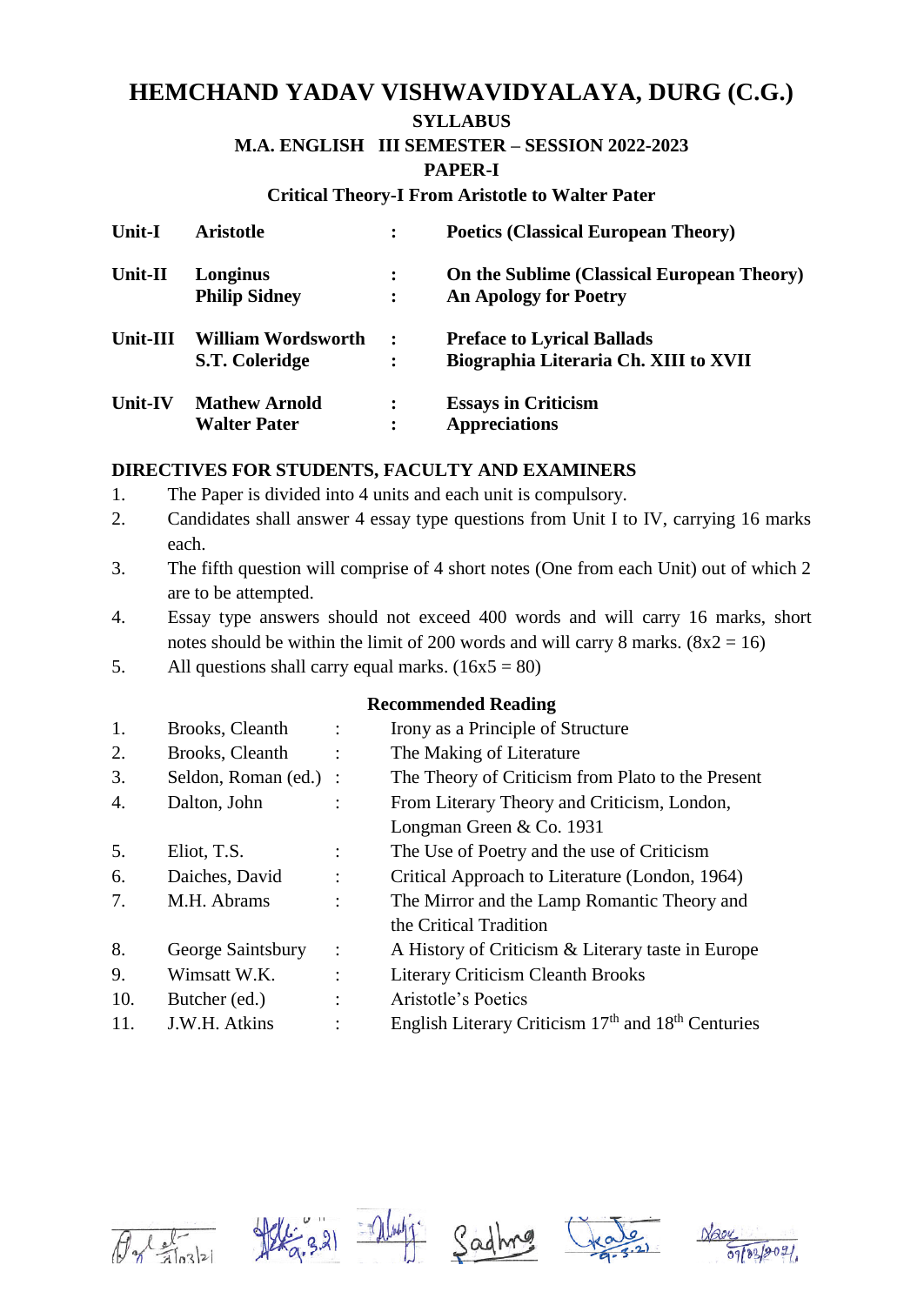#### **SYLLABUS**

### **M.A. ENGLISH III SEMESTER – SESSION 2022-2023**

#### **PAPER-II**

#### **Indian Writing in English-I**

| Unit-I         | <b>Toru Dutt</b>           |                | Savitri, The Lotus, Our Casuarina Tree     | $-ND$ |
|----------------|----------------------------|----------------|--------------------------------------------|-------|
|                | <b>Rabindranath Tagore</b> |                | <b>Gitanjali (First Twenty Five Songs)</b> | -D    |
| <b>Unit-II</b> | <b>Kamla Das</b>           | $\ddot{\cdot}$ | The Freaks, A Hot Noon in Malabar,         |       |
|                |                            |                | The Looking Glass, The Sunshine Cat        | -ND   |
|                | <b>Nissim Ezekiel</b>      | $\ddot{\cdot}$ | Enterprise, Poet, Lover, Birdwatcher,      | -D    |
|                |                            |                | <b>Night of the Scorpion</b>               |       |
| Unit-III       | M.K. Gandhi                | $\ddot{\cdot}$ | The Story of My Experiments with Truth     | $-D$  |
|                | J.L. Nehru                 | :              | Discovery of India (Last ten chapters)     | $-ND$ |
| Unit-IV        | <b>Mulk Raj Anand</b>      |                | <b>Two Leaves and a Bud</b>                | $-ND$ |
|                | R.K. Narayan               |                | <b>The English Teacher</b>                 | -D    |

### **DIRECTIVES FOR STUDENTS, FACULTY AND EXAMINERS**

- 1. The Paper is divided into four units and each unit is compulsory.
- 2. Question I will consist of 8 passages for explanation with reference to the context from the texts prescribed for detailed study, out of which 4 are to be attempted. Each annotation will carry 4 marks.  $(4x4 = 16)$
- 3. Candidates will answer four other questions from Unit-I to Unit-IV, carrying 16 marks each.
- 4. From each Unit questions shall be asked in either of the following pattern:
	- a) From each Unit two descriptive questions; one from each author shall be asked.
	- b) Instead of one descriptive question two short answer type questions from an author (carrying 8 marks each) may also be asked.

The candidate shall be required to attempt either one essay type question or two short notes.

- 5. Essay type questions should not exceed 400 words and will carry 16 marks and short notes should be within the limit of 200 words and will carry 8 marks.
- 6. All questions carry equal marks.  $(5x16 = 80)$









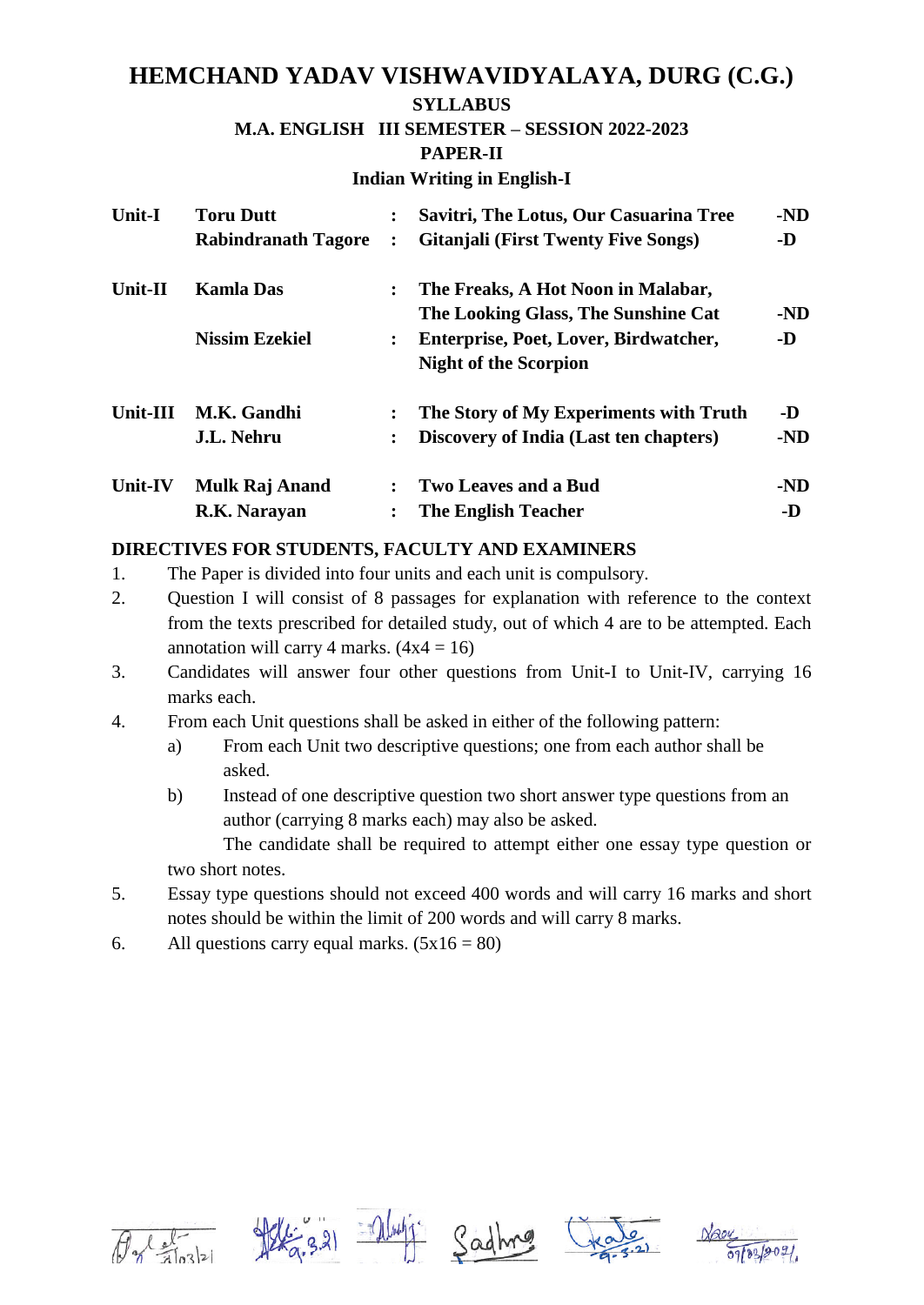| 1. | K.R. Srinivasa Iyengar | : Indian Writing in English                          |
|----|------------------------|------------------------------------------------------|
| 2. | Gokak, V.K.            | : English in India: Its Present and Future           |
| 3. | Sarang, Vilas          | : Indian English Poetry since 1950: An Anthology     |
| 4. | Peeradena Saleem       | : Contemporary Indian Poetry in English (ed.) :      |
|    |                        | An Assessment and Selection                          |
| 5. | M.K. Naik (ed.)        | : Aspects of Indian Writing in English (Macmillan)   |
| 6. | Parthasarthy, R. (ed.) | : Ten Twentietch Century Indian Poets (Poems by Keki |
|    |                        | N. Daruwalla, Kamala Das, Nissim Ezekiel, Jayant     |

Mahapatra, A.K. Ramanujan)







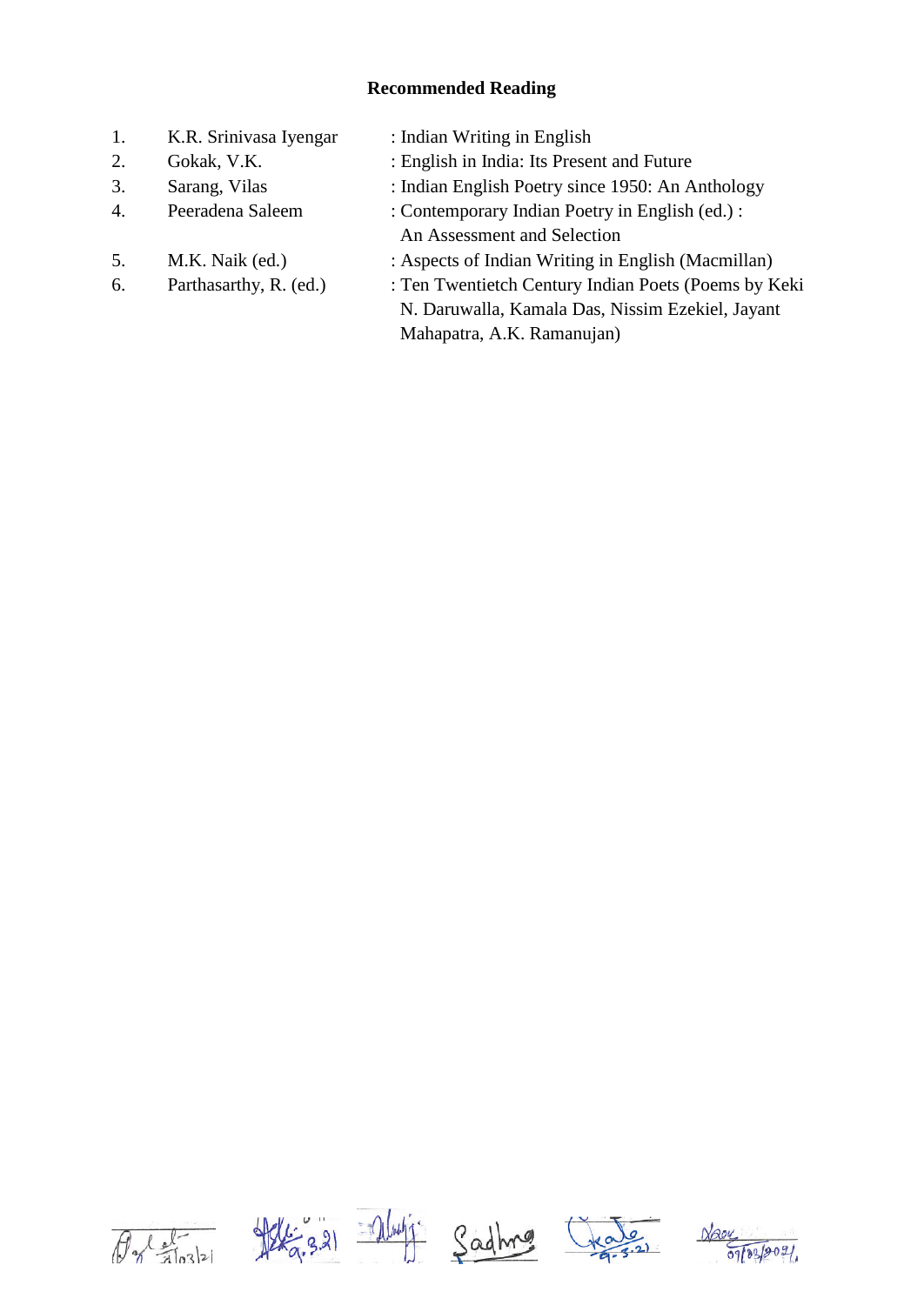#### **M.A. ENGLISH III SEMESTER – SESSION 2022-2023 PAPER-III**

|         |                                            | <b>American Literature-I</b>                                                                                                                                                        |                |  |
|---------|--------------------------------------------|-------------------------------------------------------------------------------------------------------------------------------------------------------------------------------------|----------------|--|
| Unit-I  | <b>Edgar Allen Poe</b>                     | : Dream Land, The Raven                                                                                                                                                             | $-ND$          |  |
|         | <b>Walt Whitman</b>                        | : Song of Myself                                                                                                                                                                    | $\mathbf{-}$ D |  |
| Unit-II | <b>Emily Dickinson</b>                     | $\mathbf{-} \mathbf{D}$<br>: The Soul Selects Its Own Society<br>Hope is the thing with Feathers,<br>I felt a Funeral in My Brain<br><b>After Great Pain a Formal Feeling Comes</b> |                |  |
|         | <b>Wallace Stevens</b>                     | : The Emperor of Ice-Cream,<br><b>Sunday Morning</b>                                                                                                                                | $-ND$          |  |
|         | Unit-III Robert Frost                      | : Stopping by the Woods<br><b>Birches, Departmental</b>                                                                                                                             | - D            |  |
|         | <b>Sylvia Plath</b>                        | : Daddy, Lady Lazarus,<br><b>The Bee Meeting</b>                                                                                                                                    | -ND            |  |
| Unit-IV | <b>Ralph Waldo Emerson : Self-Reliance</b> |                                                                                                                                                                                     | -D             |  |
|         | <b>Henry David Thoreau</b>                 | : Civil Disobedience                                                                                                                                                                | -ND            |  |

### **DIRECTIVES FOR STUDENTS, FACULTY AND EXAMINERS**

- 1. The Paper is divided into four units and each unit is compulsory.
- 2. Question I will consist of 8 passages for explanation with reference to the context from the texts prescribed for detailed study, out of which 4 are to be attempted. Each annotation will carry 4 marks.  $(4x4 = 16)$
- 3. Candidates will answer four other questions from Unit-I to Unit-IV, carrying 16 marks each.
- 4. From each Unit questions shall be asked in either of the following pattern:
	- a) From each Unit two descriptive questions; one from each author shall be asked.
	- b) Instead of one descriptive question two short answer type questions from an author (carrying 8 marks each) may also be asked. The candidate shall be required to attempt either one essay type question or two short notes.

5. Essay type questions should not exceed 400 words and will carry 16 marks and short notes should be within the limit of 200 words and will carry 8 marks.

# 6. All questions carry equal marks.  $(5x16 = 80)$

- 1. Forester Norman : American Poetry and Prose V. 4
- 2. Cox, James M. (ed.) : Robert Frost : Twentieth Century Views.
- 3. Pearce, Roy Harvey : Whitman : Twentieth Century Views.
- 4. Barroff, Marie (ed.) : Wallace Stevens :  $20<sup>th</sup>$  Century Views.









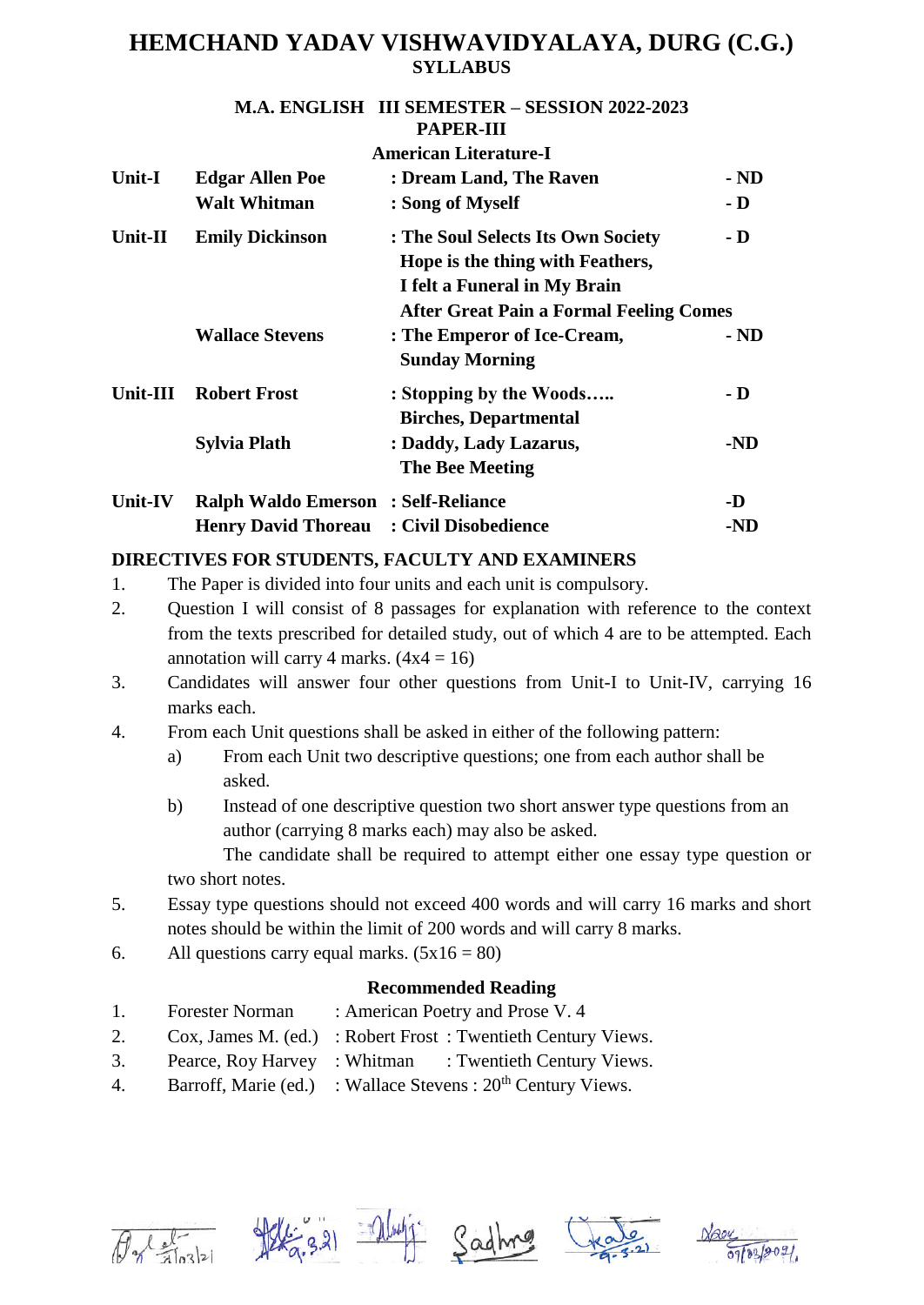#### **SYLLABUS**

#### **M.A. ENGLISH III SEMESTER – SESSION 2022-2023**

#### **PAPER-IV**

**Colonial & Post-Colonial Studies-I**

| Unit-I | Leela Gandhi                |                | <b>Post-Colonial Theory</b>                                                  |
|--------|-----------------------------|----------------|------------------------------------------------------------------------------|
|        |                             |                | (Post-colonialism & Feminism, The Limits of<br><b>Post-colonial Theory</b> ) |
|        | Homi Bhabha                 | $\ddot{\cdot}$ | <b>The Other Question</b>                                                    |
|        | Unit-II Raja Rao            | $\ddot{\cdot}$ | Kanthapura                                                                   |
|        | <b>Arun Joshi</b>           | $\ddot{\cdot}$ | Foreigner                                                                    |
|        | Unit-III V.S. Naipaul       | $\ddot{\cdot}$ | A House for Mr. Biswas                                                       |
|        | Arundhati Roy               | $\ddot{\cdot}$ | The God of Small Things                                                      |
|        | <b>Unit-IV Amitav Ghosh</b> | $\ddot{\cdot}$ | <b>The Glass Palace</b>                                                      |
|        | Jhumpa Lahiri               | $\ddot{\cdot}$ | <b>Namesake</b>                                                              |

### **DIRECTIVES FOR STUDENTS, FACULTY AND EXAMINERS**

- 1. The Paper is divided into 4 units and each unit is compulsory.
- 2. Candidates shall answer 4 essay type questions from Unit I to IV, carrying 16 marks each.
- 3. The fifth question will comprise of 4 short notes (One from each Unit) out of which 2 are to be attempted.
- 4. Essay type answers should not exceed 400 words and will carry 16 marks, short notes should be within the limit of 200 words and will carry 8 marks.  $(8x2 = 16)$
- 5. All questions shall carry equal marks.  $(16x5 = 80)$

| 1.               | Appiah, K.A.                        |                | In My Father's House: Africa in the |
|------------------|-------------------------------------|----------------|-------------------------------------|
|                  |                                     |                | Philosophy of Culture               |
| 2.               | Ashcroft, B., Griffiths, G., Tiffin | $\ddot{\cdot}$ | The Empire Writes Back              |
| 3.               | Bhabha, H.                          |                | Literature, Politics & Theory       |
| $\overline{4}$ . | Forster, E.M.                       |                | A Passage to India                  |
| 5.               | Fanon, F.                           |                | A Dying Colonialism                 |
|                  |                                     | $\ddot{\cdot}$ | <b>Black Skin, White Masks</b>      |
|                  |                                     | ٠              | The Wretched of the Earth           |





Sadh



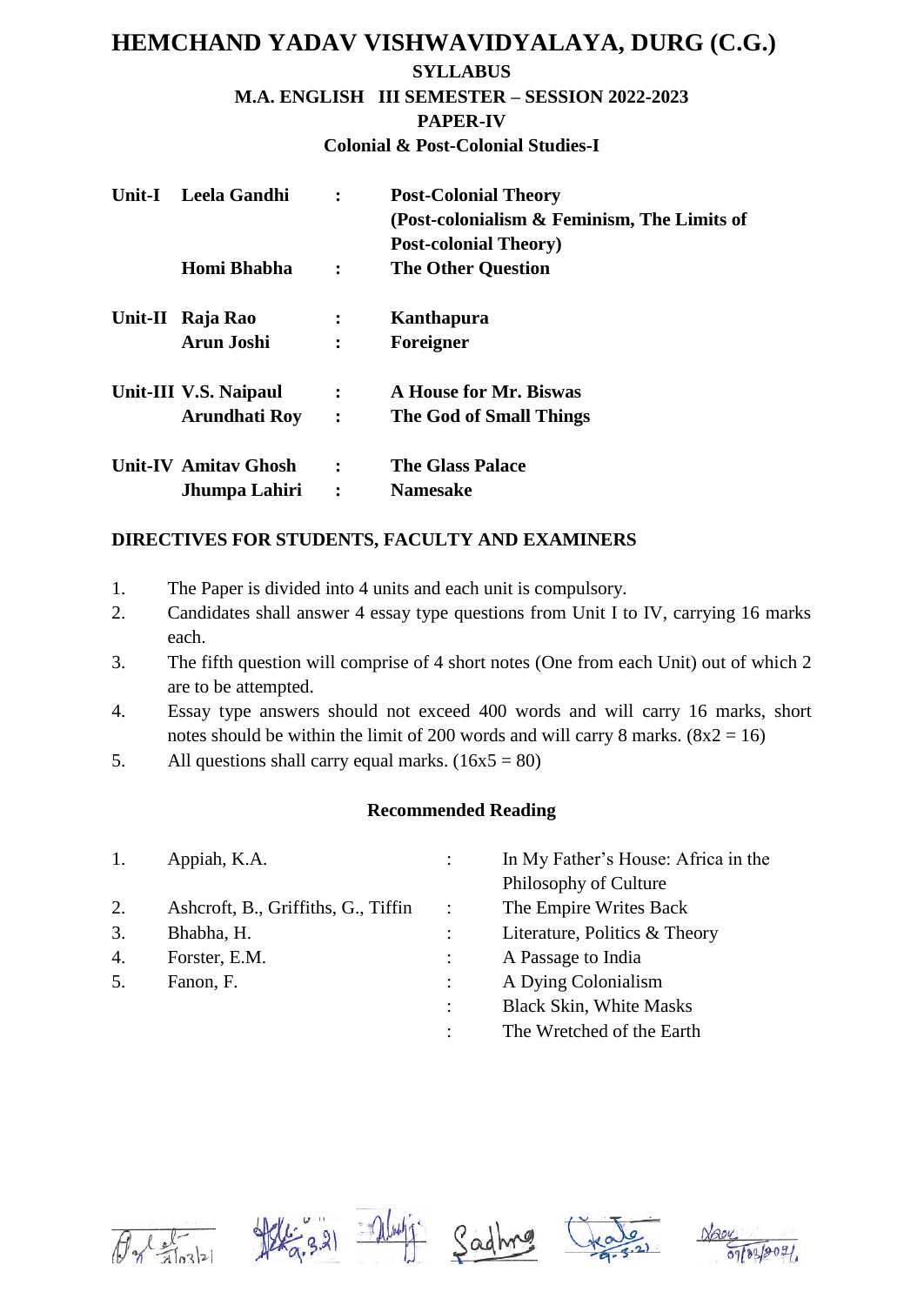# **HEMCHAND YADAV VISHWAVIDYALAYA, DURG (C.G.) SYLLABUS M.A. ENGLISH III SEMESTER – SESSION 2022-2023 PAPER-V**

## **Linguistics-I**

- **Unit-I 1) What is Language? Characteristics of Language.**
	- **2) What is Linguistics? Linguistics as a Science.**
	- **3) Synchronic, Diachronic and Historical Linguistics**
- **Unit-II 1) Scope, Levels and Branches of Linguistics**
	- **2) Langue and Parole, Competence and Performance**
- **Unit-III 1) Sociolinguistics: Theories of language variation (Dialect and Sociodialect, Code, iso-glass, Registers)**
	- **2) Psycholinguistics: Theories of Language Acquisition (Empirical/ Behavioral approach and Rationalistic Approach)**
- **Unit-IV 1) Morphology: Morphemes, Allomorphs, Free and Bound Morphemes, Zero Morphemes.**
	- **2) Introduction to Phrase Structure (P S rules) (Syntax NP-VP)**
	- **3) I.C. Analysis, Limitations of I.C. Analysis**
	- **4) Models of I.C. Analysis**

### **DIRECTIVES FOR STUDENTS, FACULTY AND EXAMINERS**

- 1. The Paper is divided into 4 units and each unit is compulsory.
- 2. Candidates shall answer 4 essay type questions from Unit I to IV, carrying 16 marks each.
- 3. The fifth question will comprise of 4 short notes (One from each Unit) out of which 2 are to be attempted.
- 4. Essay type answers should not exceed 400 words and will carry 16 marks, short notes should be within the limit of 200 words and will carry 8 marks.  $(8x2 = 16)$
- 5. All questions shall carry equal marks.  $(16x5 = 80)$

| 1. | D. Crystal     |                      | Linguistics                                         |
|----|----------------|----------------------|-----------------------------------------------------|
| 2. | S.K. Verma     | $\ddot{\phantom{a}}$ | Modern Linguistics: An Introduction N. Krishnaswamy |
| 3. | Saussure       |                      | Course in General Linguistics                       |
| 4. | C.F. Hockelt   | $\ddot{\phantom{0}}$ | A Course in Modern Linguistics                      |
| 5. | R. Querk (Ed.) | $\ddot{\phantom{a}}$ | A Grammar of Contemporary English                   |
| 6. | Chomsky        |                      | Reflections of Language                             |
|    |                |                      |                                                     |









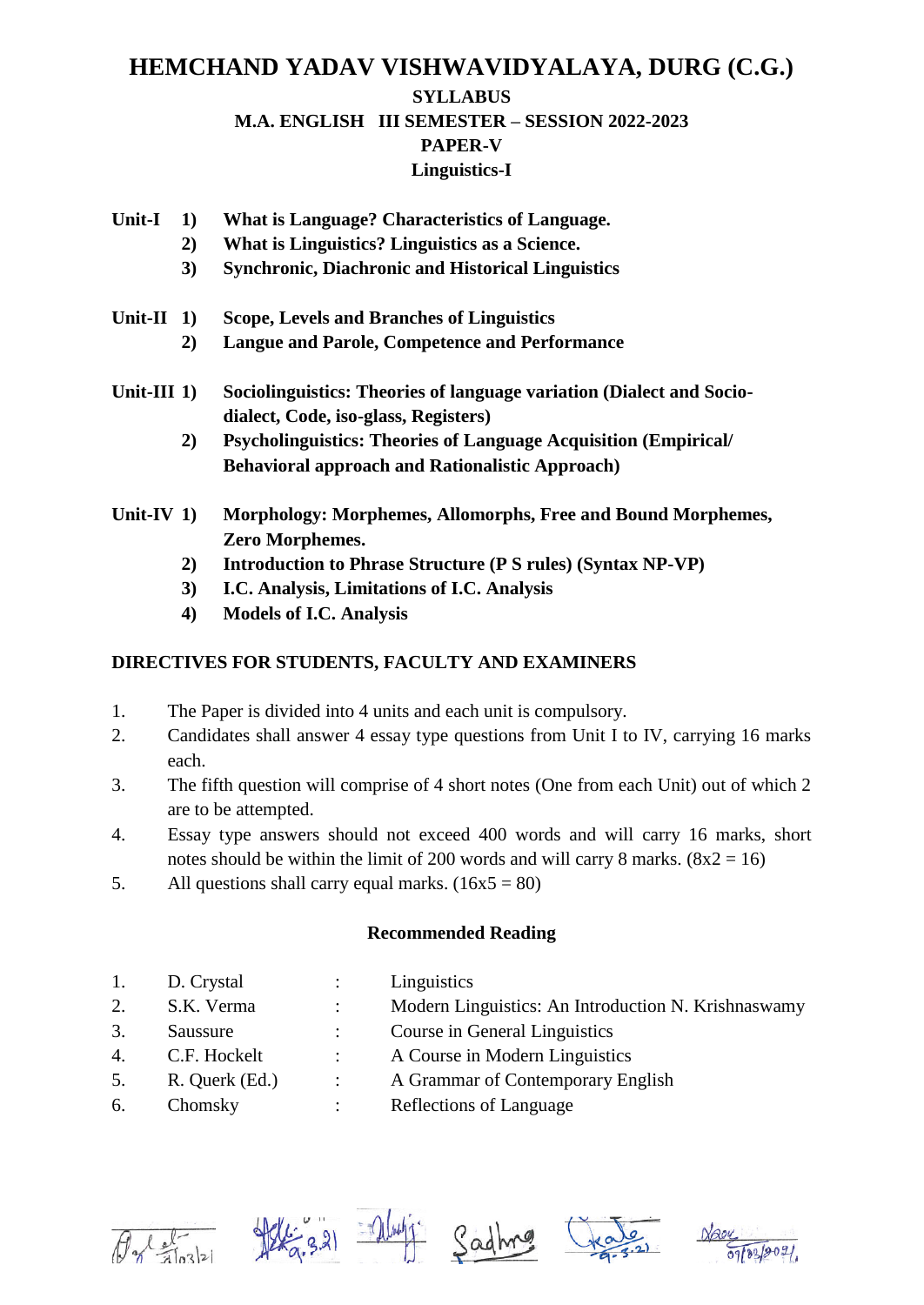**M.A. ENGLISH IV SEMESTER – SESSION 2022-2023 PAPER-I Critical Theory- II**

| <b>Unit-I</b>  | <b>I.A. Richards</b>    | $\ddot{\cdot}$ | <b>Communication and the Artist,</b><br><b>Analysis of a Poem</b> |
|----------------|-------------------------|----------------|-------------------------------------------------------------------|
|                | <b>T.S. Eliot</b>       | $\ddot{\cdot}$ | <b>Tradition and the Individual Talent</b>                        |
| Unit-II        | <b>Bharata</b>          | $\ddot{\cdot}$ | Natyashastra (Rasa & Bhava Theory)                                |
|                | Anandavardhanacharya:   |                | Dhvanyaloka (Dhvani Theory)                                       |
| <b>Unit-II</b> | <b>Saussure</b>         | ፡              | <b>Nature of the Linguistic Sign</b>                              |
|                | <b>Cleanth Brooks</b>   |                | The Language of Paradox                                           |
| <b>Unit-IV</b> | <b>Sigmund Frued</b>    | $\ddot{\cdot}$ | <b>Creative Writers and Daydreaming</b>                           |
|                | <b>Elaine Showalter</b> | ፡              | <b>Feminist Criticism in Wilderness</b>                           |

### **DIRECTIVES FOR STUDENTS, FACULTY AND EXAMINERS**

- 1. The Paper is divided into 4 units and each unit is compulsory.
- 2. Candidates shall answer 4 essay type questions from Unit I to IV, carrying 16 marks each.
- 3. The fifth question will comprise of 4 short notes (One from each Unit) out of which 2 are to be attempted.
- 4. Essay type answers should not exceed 400 words and will carry 16 marks, short notes should be within the limit of 200 words and will carry 8 marks.  $(8x2 = 16)$
- 5. All questions shall carry equal marks.  $(16x5 = 80)$

### **Recommended Reading**

1. Sean Lucy : T.S. Eliot and the Idea of Tradition 2. J.P. Sen : The Progress of T.S. Eliot as Poet and Critic 3. Raman Selden : The Theory of Criticism from Plato to the Present: A Reader 4. David Lodge : Modern Criticism and Theory 5. Gayle & Green : Making a difference Feminist Literary Criticism 6. Dr. N.P. Unni : Natyashastra Vol. 1-4 7. V. Raghavan & Nagendra : An Introduction to Indian Poetics 8. Dr. Kapil Kapoor : Literary Theory: Indian Conceptual Frame-Work 9. V.S. Senturaman : Indian Aesthetics: An Introduction 10. G.N. Devy : Indian Literary Criticism







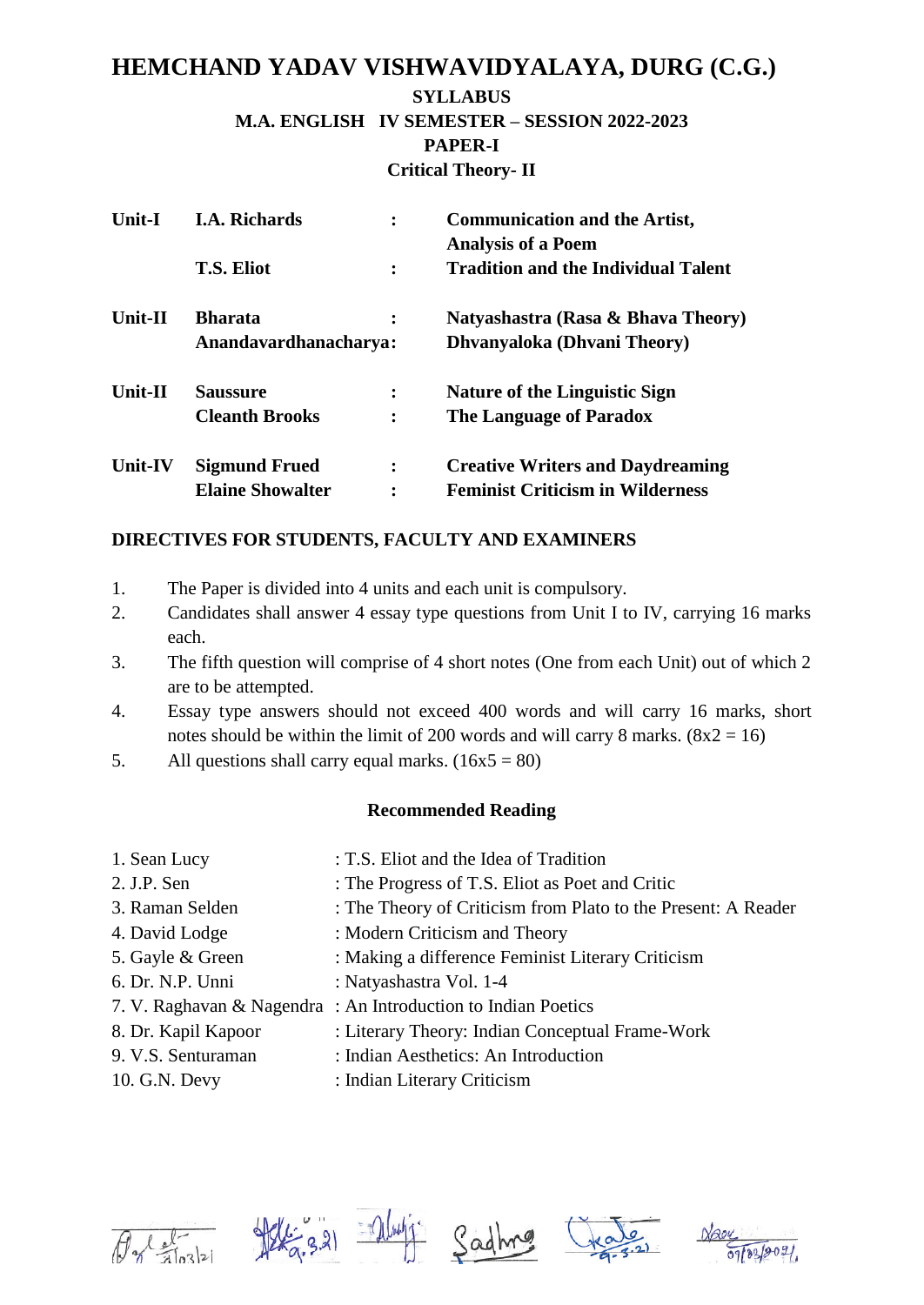### **M.A. ENGLISH IV SEMESTER – SESSION 2022-2023 PAPER-II Indian Writing in English- II**

| Unit-I            | A.K. Ramanujan<br><b>Jayant Mahapatra</b> | : A River, Obituary, Love Poem For a Wife<br>(From Ten Twentieth Century Poets (OUP))<br>: Indian Summer, A Missing Person, Dawn at Puri | -ND<br>$-D$ |
|-------------------|-------------------------------------------|------------------------------------------------------------------------------------------------------------------------------------------|-------------|
| Unit- $\mathbf H$ | N.C. Choudhary                            | : The Autobiography of an Unknown Indian                                                                                                 | $-ND$       |
|                   | Dr. A.P.J. Abdul Kalam                    | : Ignited Minds                                                                                                                          | - D         |
| Unit-III          | Anita Desai                               | : Cry the Peacock                                                                                                                        | -ND         |
|                   | <b>Girish Karnad</b>                      | : Tughlaq: A Play in Thirteen Scenes                                                                                                     | - D         |
| Unit-IV           | <b>Shashi Deshpande</b>                   | : The Dark holds no Terror                                                                                                               | -D          |
|                   | <b>Mahesh Dattani</b>                     | : Final Solution                                                                                                                         | -ND         |

### **DIRECTIVES FOR STUDENTS, FACULTY AND EXAMINERS**

- 1. The Paper is divided into four units and each unit is compulsory.
- 2. Question I will consist of 8 passages for explanation with reference to the context from the texts prescribed for detailed study, out of which 4 are to be attempted. Each annotation will carry 4 marks.  $(4x4 = 16)$
- 3. Candidates will answer four other questions from Unit-I to Unit-IV, carrying 16 marks each.
- 4. From each Unit questions shall be asked in either of the following pattern:
	- a) From each Unit two descriptive questions; one from each author shall be asked.
	- b) Instead of one descriptive question two short answer type questions from an author (carrying 8 marks each) may also be asked.

The candidate shall be required to attempt either one essay type question or two short notes.

- 5. Essay type questions should not exceed 400 words and will carry 16 marks and short notes should be within the limit of 200 words and will carry 8 marks.
- 6. All questions carry equal marks.  $(5x16 = 80)$

- 1. V.K. Gokak : English in India: It's Present and Future
- 2. K.R. Srinivas Iyengar : Indian Writing in English
- 
- 3. S. Radhakrishnan : Recovery of Faith
- 
- 4. M.K. Naik : Aspects of Indian Writing in English









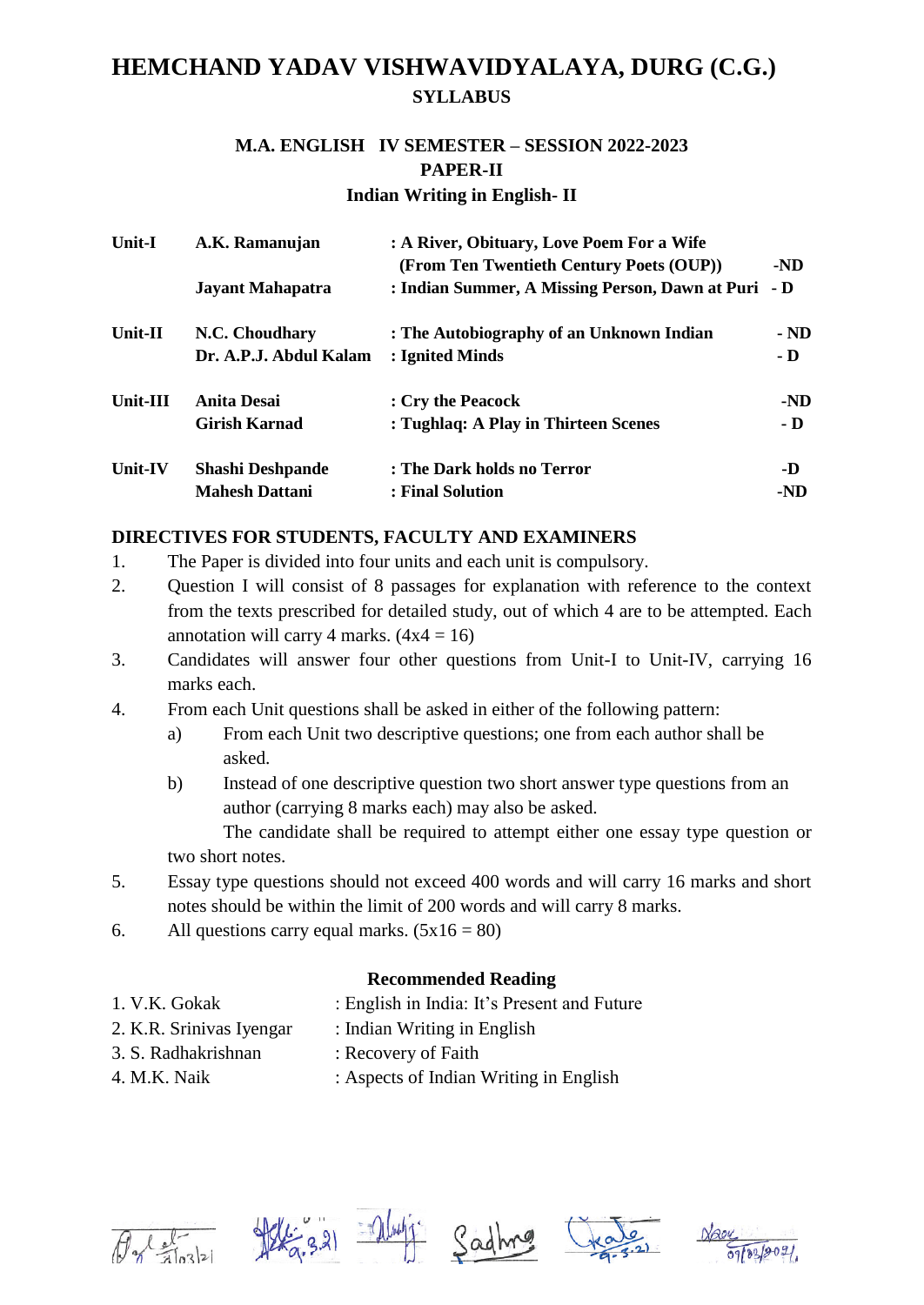### **M.A. ENGLISH IV SEMESTER – SESSION 2022-2023 PAPER-III American Literature- II**

| <b>Unit-I</b>  | Eugene O'Neil<br><b>Thompton Wilder</b> | ٠<br>$\bullet$         | The Hairy Ape<br><b>Our Town</b>      |
|----------------|-----------------------------------------|------------------------|---------------------------------------|
| Unit-II        | <b>Arthur Miller</b>                    | $\bullet$<br>$\bullet$ | Death of a Salesman                   |
|                | <b>Tennessee Williams</b>               | $\ddot{\cdot}$         | The Glass Menagerie                   |
| Unit-III       | William Faulkner                        | ٠<br>$\bullet$         | The Sound and the Fury                |
|                | <b>Ernest Hemingway</b>                 |                        | The Old Man and the Sea               |
| <b>Unit-IV</b> | N. Hawthorne                            | ٠<br>٠                 | <b>The Scarlet Letter</b>             |
|                | <b>Mark Twain</b>                       |                        | <b>Adventures of Huckleberry Finn</b> |

## **DIRECTIVES FOR STUDENTS, FACULTY AND EXAMINERS**

- 1. The Paper is divided into 4 units and each unit is compulsory.
- 2. Candidates shall answer 4 essay type questions from Unit I to IV, carrying 16 marks each.
- 3. The fifth question will comprise of 4 short notes (One from each Unit) out of which 2 are to be attempted.
- 4. Essay type answers should not exceed 400 words and will carry 16 marks, short notes should be within the limit of 200 words and will carry 8 marks.  $(8x2 = 16)$
- 5. All questions shall carry equal marks.  $(16x5 = 80)$

- 
- 1. S. Bradley : The American Tradition in Literature
- 2. Rober Weeks (ed.) : Hemingway: Twentieth Century Views
- 3. Henry Nash Smith : Mark Twain: Twentieth Century Views
- 
- 4. John Gassner (ed.) : O'Neil: Twentieth Century Views
- 
- 5. A.N. Kaul (ed.) : Hawthorne: Twentieth Century Views









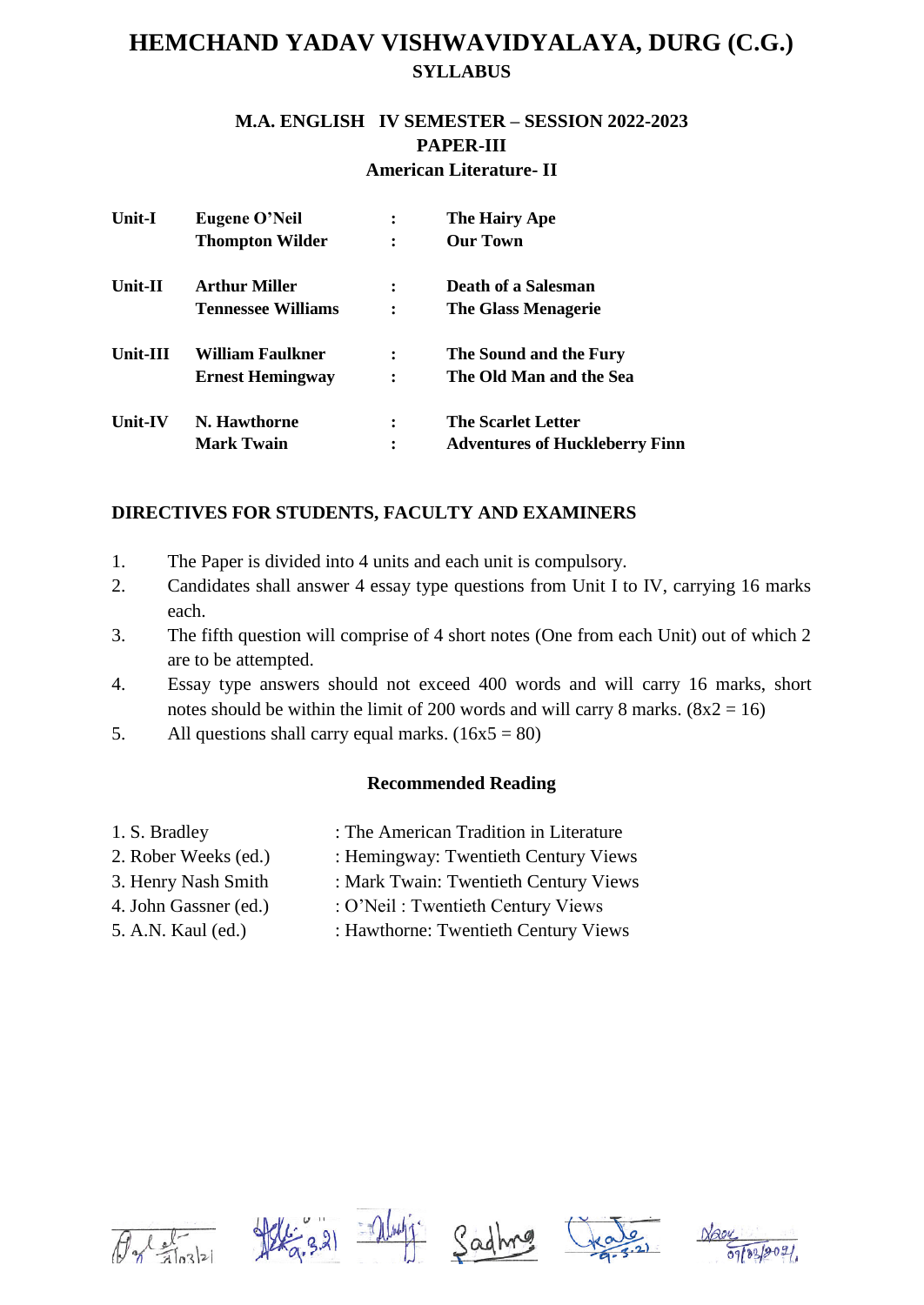### **M.A. ENGLISH IV SEMESTER – SESSION 2022-2023 PAPER-IV**

#### **Colonial and Post Colonial Studies- II**

| <b>Unit-I</b>  | Ashcroft, B., Griffiths, G.,<br>and Tiffin, H. | $\ddot{\cdot}$ | The Empire Writes Back (Introduction<br>& Chapter 1: Cutting the Ground) |
|----------------|------------------------------------------------|----------------|--------------------------------------------------------------------------|
|                | Ania Loomba                                    | $\ddot{\cdot}$ | <b>Colonialism/Post Colonialism</b>                                      |
|                |                                                |                | $(Chapter-1 - Pages 1 to 42)$                                            |
| Unit-II        | <b>Edward Said</b>                             | :              | <b>Orientalism</b>                                                       |
| Unit-III       | <b>Alice Walker</b>                            | $\ddot{\cdot}$ | <b>The Colour Purple</b>                                                 |
|                | <b>Toni Morrison</b>                           | $\ddot{\cdot}$ | <b>The Bluest Eye</b>                                                    |
| <b>Unit-IV</b> | <b>J.M. Coetzee</b>                            | $\ddot{\cdot}$ | <b>Disgrace</b>                                                          |
|                | Chinua Achebe                                  | $\ddot{\cdot}$ | <b>Things Fall Apart</b>                                                 |

### **DIRECTIVES FOR STUDENTS, FACULTY AND EXAMINERS**

- 1. The Paper is divided into 4 units and each unit is compulsory.
- 2. Candidates shall answer 4 essay type questions from Unit I to IV, carrying 16 marks each.
- 3. The fifth question will comprise of 4 short notes (One from each Unit) out of which 2 are to be attempted.
- 4. Essay type answers should not exceed 400 words and will carry 16 marks, short notes should be within the limit of 200 words and will carry 8 marks.  $(8x2 = 16)$
- 5. All questions shall carry equal marks.  $(16x5 = 80)$

| 1. Edward Said                              | : Orientalism                           |
|---------------------------------------------|-----------------------------------------|
| 2. Mohanty, Chandra Talpade,                |                                         |
| Ann Russo and Lourdes Torres, (eds.)        | : Third World Women and the Politics of |
|                                             | Feminism                                |
| 3. Guha, Ranajit and Gayatri Spivak, (eds.) | : Selected Subaltern Studies            |
| 4. Guha, Ranajit, (ed.)                     | : Subaltern Studies                     |
| 5. Christian, Barbara                       | : The Race for Theory                   |